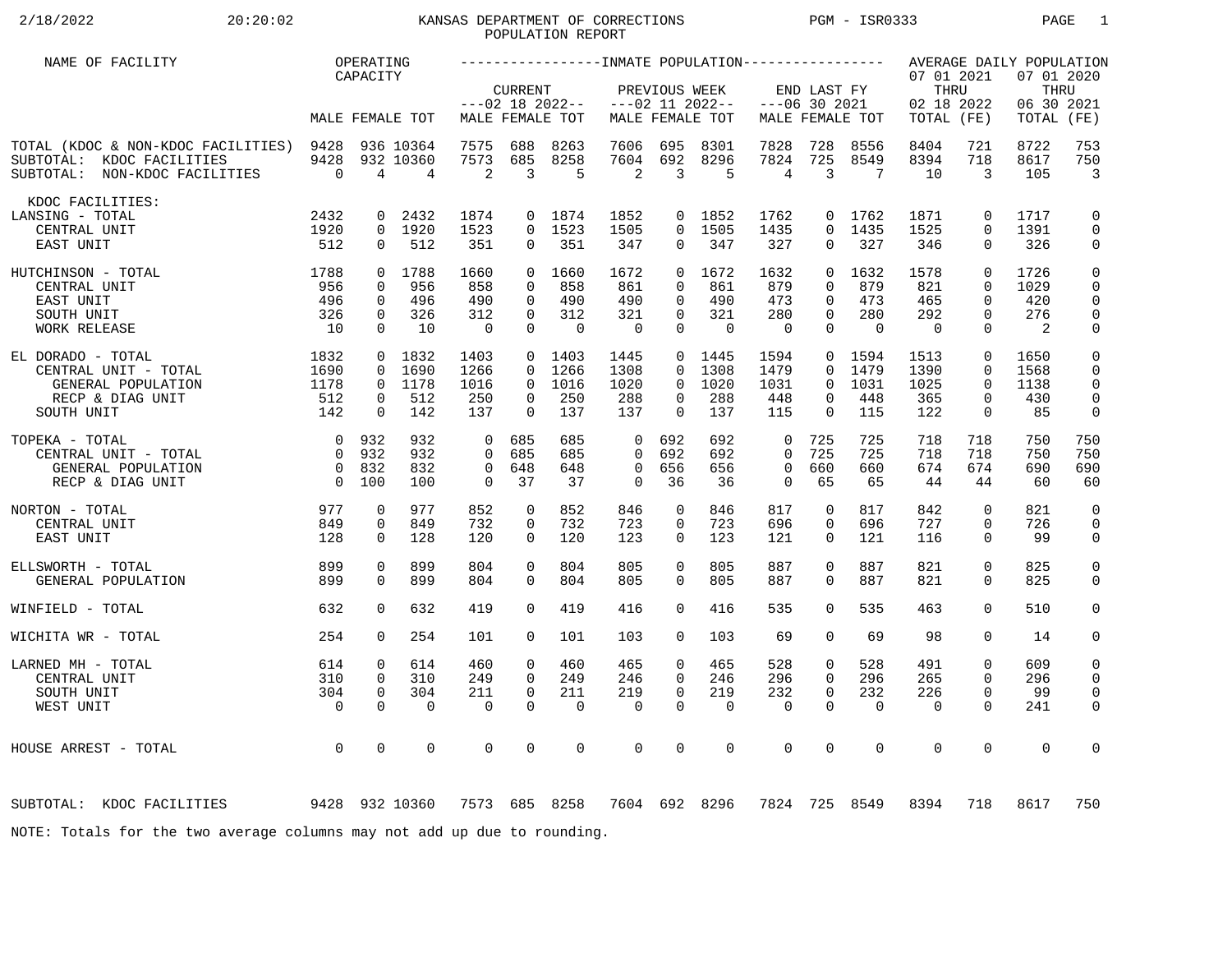| 2/18/2022<br>20:20:02                                                                     |                                                         |                                                               |                                                           |                                                       |                                                                          | POPULATION REPORT                                  | KANSAS DEPARTMENT OF CORRECTIONS                              |                                                                       |                                                                      | $PGM - ISR0333$                                                |                                                                 |                                                    |                                                                           |                                                 | PAGE                        | -2                                                                          |
|-------------------------------------------------------------------------------------------|---------------------------------------------------------|---------------------------------------------------------------|-----------------------------------------------------------|-------------------------------------------------------|--------------------------------------------------------------------------|----------------------------------------------------|---------------------------------------------------------------|-----------------------------------------------------------------------|----------------------------------------------------------------------|----------------------------------------------------------------|-----------------------------------------------------------------|----------------------------------------------------|---------------------------------------------------------------------------|-------------------------------------------------|-----------------------------|-----------------------------------------------------------------------------|
| NAME OF FACILITY                                                                          |                                                         | OPERATING<br>CAPACITY                                         |                                                           |                                                       | <b>CURRENT</b>                                                           |                                                    |                                                               | PREVIOUS WEEK                                                         |                                                                      |                                                                | END LAST FY                                                     |                                                    | 07 01 2021<br>THRU                                                        |                                                 | 07 01 2020<br>THRU          |                                                                             |
| MALE FEMALE TOT<br>NON-KDOC FACILITIES                                                    |                                                         |                                                               |                                                           |                                                       |                                                                          | MALE FEMALE TOT                                    | $---02$ 18 2022-- $---02$ 11 2022--                           |                                                                       | MALE FEMALE TOT                                                      | $---06$ 30 2021                                                |                                                                 | MALE FEMALE TOT                                    | 02 18 2022<br>TOTAL (FE)                                                  |                                                 | 06 30 2021<br>TOTAL (FE)    |                                                                             |
| LARNED STATE HOSPITAL - TOTAL<br>PSYCHIATRIC UNIT                                         | 0<br>$\Omega$                                           | 4<br>$\overline{4}$                                           | 4<br>$\overline{4}$                                       | 0<br>$\Omega$                                         | $\frac{3}{3}$                                                            | $\frac{3}{3}$                                      | $\frac{0}{0}$                                                 | $\frac{3}{3}$                                                         | $\frac{3}{3}$                                                        | $\frac{1}{1}$                                                  | $\frac{3}{3}$                                                   | $\overline{4}$                                     | $\frac{3}{3}$                                                             | $\frac{3}{3}$                                   | 4<br>$\overline{4}$         | $\frac{3}{3}$                                                               |
| CONTRACT JAIL PLACEMENT - TOTAL<br>COUNTY<br>OUT-OF-STATE<br>JO CTY RESIDENTIAL CENTER WR | $\mathsf{O}$<br>$\mathsf{O}$<br>$\mathsf 0$<br>$\Omega$ | $\mathbf 0$<br>$\mathsf 0$<br>$\mathsf{O}\xspace$<br>$\Omega$ | $\mathbf 0$<br>$\mathsf{O}$<br>$\overline{0}$<br>$\Omega$ | 2<br>$\overline{0}$<br>$\mathsf{O}$<br>$\overline{2}$ | $\overline{0}$<br>$\begin{smallmatrix}0\\0\end{smallmatrix}$<br>$\Omega$ | $\overline{a}$<br>$\overline{0}$<br>$\overline{0}$ | $\overline{a}$<br>$\begin{bmatrix} 0 \\ 0 \\ 2 \end{bmatrix}$ | $\mathbf 0$<br>$\mathsf{O}\xspace$<br>$\mathsf{O}\xspace$<br>$\Omega$ | $\overline{a}$<br>$\overline{0}$<br>$\overline{0}$<br>$\overline{2}$ | $\overline{3}$<br>$\mathsf{O}$<br>$\mathsf{O}$<br>$\mathbf{R}$ | $\overline{0}$<br>$\begin{smallmatrix}0\\0\\0\end{smallmatrix}$ | 3<br>$\overline{0}$<br>$\mathbf 0$<br>$\mathbf{R}$ | $\mathsf{O}\xspace$<br>$\overline{0}$<br>$\overline{7}$                   | $\overline{0}$<br>0<br>$\mathsf{O}$<br>$\Omega$ | 101<br>47<br>55<br>$\Omega$ | $\mathsf{O}$<br>$\overline{0}$<br>$\overline{\mathbf{0}}$<br>$\overline{0}$ |
| SUBTOTAL: NON-KDOC FACILITIES                                                             | $\overline{0}$                                          | $\overline{4}$                                                | $\overline{4}$                                            | $\overline{2}$                                        | $\overline{3}$                                                           | 5                                                  | 2                                                             | 3                                                                     | 5                                                                    | $\overline{4}$                                                 | $\overline{3}$                                                  | $7\overline{ }$                                    | 10                                                                        | 3                                               | 105                         | $\mathbf{3}$                                                                |
|                                                                                           |                                                         |                                                               |                                                           |                                                       |                                                                          |                                                    |                                                               |                                                                       |                                                                      |                                                                |                                                                 |                                                    | ------------------------------PAROLE POPULATION-------------------------- |                                                 |                             |                                                                             |
| IN-STATE CASELOAD TOTAL<br>KANSAS<br>COMPACT                                              |                                                         |                                                               |                                                           | 4505<br>3376<br>1129                                  | 708<br>410<br>298                                                        | 5213<br>3786<br>1427                               | 4512<br>3380<br>1132                                          | 707<br>409<br>298                                                     | 5219<br>3789<br>1430                                                 | 4617<br>3478<br>1139                                           | 413                                                             | 721 5338<br>3891<br>308 1447                       | 5263<br>3825<br>1437                                                      | 705<br>404<br>302                               | 5674<br>4212<br>1462        | 788<br>474<br>314                                                           |
| OUT-OF-STATE CASELOAD TOTAL                                                               |                                                         |                                                               |                                                           | 856                                                   | 81                                                                       | 937                                                | 844                                                           | 76                                                                    | 920                                                                  | 853                                                            | 73                                                              | 926                                                | 939                                                                       | 76                                              | 898                         | 75                                                                          |
| ABSCOND/WARRANT TOTAL                                                                     |                                                         |                                                               |                                                           | 289                                                   | 69                                                                       | 358                                                | 275                                                           | 67                                                                    | 342                                                                  | 259                                                            | 70                                                              | 329                                                | 344                                                                       | 67                                              | 337                         | 74                                                                          |
| TOTAL                                                                                     |                                                         |                                                               |                                                           | 5650                                                  | 858                                                                      | 6508                                               | 5631                                                          | 850                                                                   | 6481                                                                 | 5729                                                           |                                                                 | 864 6593                                           | 6545                                                                      | 847                                             | 6909                        | 937                                                                         |
| ***PRE-REVOCATION CASES                                                                   |                                                         |                                                               |                                                           | $\overline{0}$                                        | $\overline{0}$                                                           | $\overline{0}$                                     | $\overline{0}$                                                | $\overline{0}$                                                        | $\Omega$                                                             | $\overline{0}$                                                 | $\overline{0}$                                                  | $\mathbf{0}$                                       | $\overline{0}$                                                            | $\Omega$                                        | $\Omega$                    | $\overline{0}$                                                              |

\*\*\*PRE-REVOCATION CASES ARE INCLUDED IN THE INMATE POPULATION TOTAL

NOTE: Totals for the two average columns may not add up due to rounding.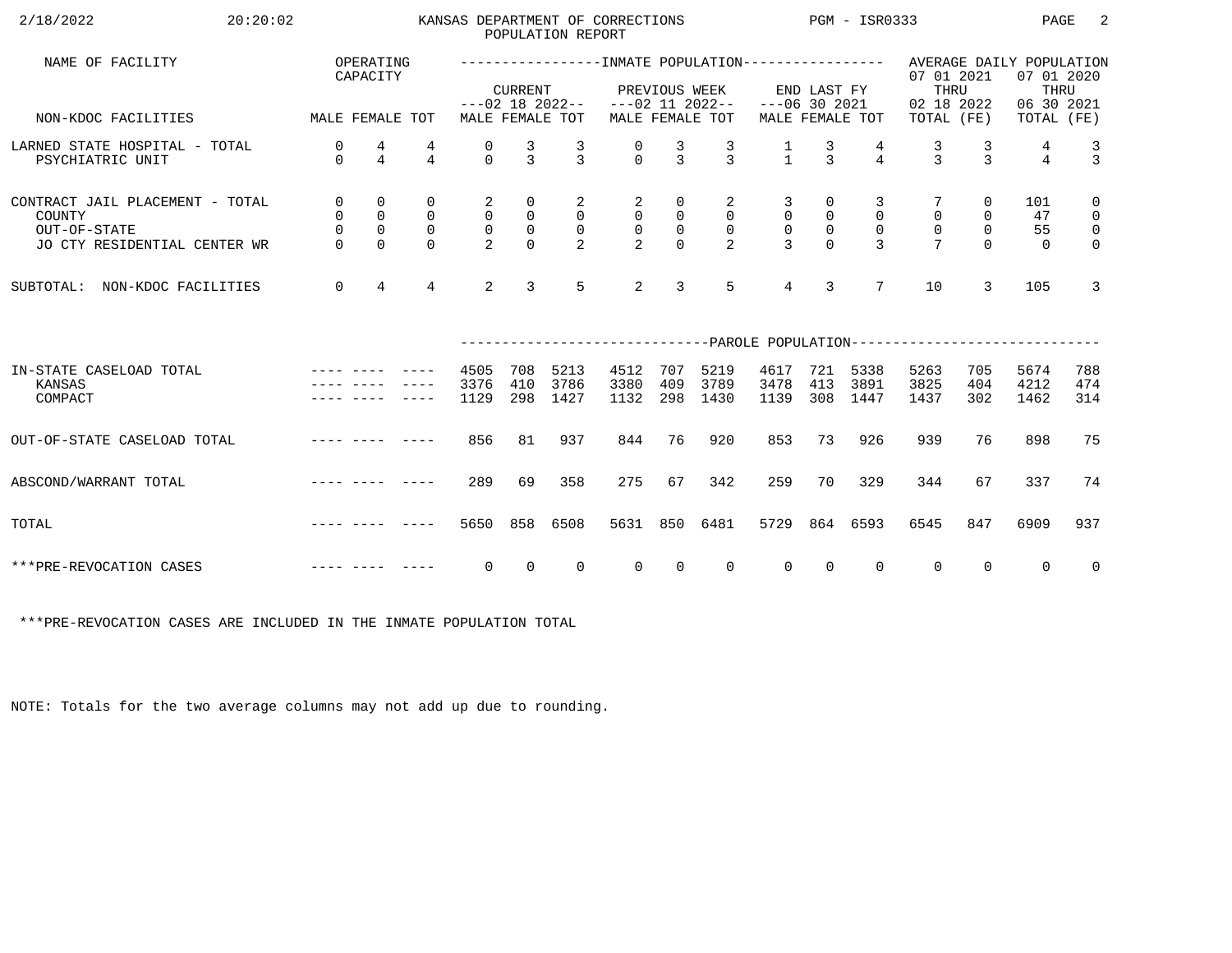# 2/18/2022 20:20:02 20:20:02 KANSAS DEPARTMENT OF CORRECTIONS PGM - ISR0333 PAGE 3 POPULATION REPORT

## SUMMARY OF CHANGE

|                                                                                                                                        |      |                                                                                      | TOTAL (ALL INMATES)                                                                                                                                          |                                                 |     |                                                                                             | KDOC FACILITIES     |                                                                                                                                                                          |                  |                                                                    |     |                | NON-KDOC FACILITIES                                                                                                                            |                                                                                                 |                                  |                |            |                          |                            |                 | IN-STATE CASELOAD                                                                    |                                                                                                           |                                                                                                       |                                                                                       |                                              |  |
|----------------------------------------------------------------------------------------------------------------------------------------|------|--------------------------------------------------------------------------------------|--------------------------------------------------------------------------------------------------------------------------------------------------------------|-------------------------------------------------|-----|---------------------------------------------------------------------------------------------|---------------------|--------------------------------------------------------------------------------------------------------------------------------------------------------------------------|------------------|--------------------------------------------------------------------|-----|----------------|------------------------------------------------------------------------------------------------------------------------------------------------|-------------------------------------------------------------------------------------------------|----------------------------------|----------------|------------|--------------------------|----------------------------|-----------------|--------------------------------------------------------------------------------------|-----------------------------------------------------------------------------------------------------------|-------------------------------------------------------------------------------------------------------|---------------------------------------------------------------------------------------|----------------------------------------------|--|
|                                                                                                                                        |      | POPULATION                                                                           | MALE                                                                                                                                                         | CHANGE FROM<br>PREVIOUS MONTH<br>FEM            | TOT | POPULATION CHANGE FROM                                                                      |                     | MALE FEM                                                                                                                                                                 |                  | PREVIOUS MONTH                                                     | TOT |                | POPULATION CHANGE FROM                                                                                                                         |                                                                                                 | MALE FEM                         | PREVIOUS MONTH |            |                          | TOT                        |                 | POPULATION                                                                           |                                                                                                           | MALE                                                                                                  | CHANGE FROM<br>PREVIOUS MONTH<br>FEM                                                  | TOT                                          |  |
| JANUARY<br>FEBRUARY<br>MARCH<br>APRIL<br>MAY<br>JUNE<br>JULY<br><b>AUGUST</b><br>SEPTEMBER<br><b>OCTOBER</b><br>NOVEMBER               | 2021 | 8729<br>8735<br>8749<br>8686<br>8654<br>8556<br>8530<br>8445<br>8457<br>8400<br>8345 | $+ 15 - 9 + 6$<br>$+ 11 + 3 + 14$<br>$\sim$<br>$\sim$<br>$-77 - 21 -$<br>$-33 + 7 - 26$<br>$-79 - 6 - 85$<br>$-2+14+12$<br>$-37 - 20 - 57$<br>$-54 - 1 - 55$ | 7979 750 8729<br>$71 + 8 - 63$<br>$29 - 3 - 32$ | 98  | 8665<br>8714<br>8745<br>8682<br>8650<br>8549<br>8520<br>8432<br>8445<br>8386<br>8333        |                     | 7918 747 8665<br>$+ 58 - 9 + 49$<br>$+ 28 + 3 + 31$<br>$\sim$<br>$\sim$ $-$<br>$\sim$<br>$-36 + 7 - 29$<br>$\sim$<br>$-1 + 14 + 13$<br>$-38 - 21 - 59$<br>$-52 - 1 - 53$ |                  | $71 + 8 - 63$<br>$29 - 3 - 32$<br>$80 - 21 - 101$<br>$82 - 6 - 88$ |     |                | $\overline{4}$<br>$\begin{array}{ccccccccc} 14 & + & 1 & + & 1 & + & 2 \\ 12 & - & 2 & - & 0 & - & 2 \\ 9 & - & 2 & - & 1 & - & 3 \end{array}$ | 64<br>21<br>$4 -$<br>$4 -$<br>$7 +$<br>$10 + 3 - 0 + 3$<br>$13 + 3 - 0 + 3$<br>$12 - 1 - 0 - 1$ | $-43 - 0 - 43$<br>$-17 - 0 - 17$ | 61<br>$0 -$    | 3<br>$0 -$ | $0 - 0 -$<br>$3 - 0 + 3$ | 64<br>$\Omega$<br>$\Omega$ |                 | 5570<br>5514<br>5473<br>5442<br>5421<br>5338<br>5305<br>5256<br>5274<br>5209<br>5243 | $\sim$<br>$\sim$<br>$\overline{\phantom{a}}$<br>$\equiv$<br>$\overline{\phantom{a}}$<br>$+$<br>$\sim$ $-$ | 4809<br>$-44-$<br>$-36 -$<br>$27 -$<br>$14 -$<br>71 -<br>$33 -$<br>$33 -$<br>19 -<br>49 -<br>$+ 18 +$ | 761 5570<br>$12 - 56$<br>$12 - 83$<br>$16 - 49$<br>$1 + 18$<br>$16 - 65$<br>$16 + 34$ | $5 - 41$<br>$4 - 31$<br>$7 - 21$<br>$0 - 33$ |  |
| DECEMBER<br>JANUARY                                                                                                                    | 2022 | $8346 + 10 - 9 + 1$<br>$8326 - 3 - 17 - 20$                                          |                                                                                                                                                              |                                                 |     | 8337<br>8319                                                                                |                     | $+ 12 - 8 + 4$                                                                                                                                                           |                  |                                                                    |     |                | $-1$ $-17$ $-18$ $7$ $-2$ $-0$ $-2$                                                                                                            |                                                                                                 |                                  |                |            |                          |                            |                 | 5217<br>5223                                                                         | $\sim$ $-$<br>$+$                                                                                         | $25 -$<br>$6 -$                                                                                       | $1 - 26$                                                                              | $0 + 6$                                      |  |
| NET CHANGE OVER 12 MO PERIOD - 349 - 54 - 403 - 292 - 54 - 346 - 57 + 0 - 57 - 289 - 58 - 347<br>AVERAGE MONTHLY CHANGE $-29 - 5 - 34$ |      |                                                                                      |                                                                                                                                                              |                                                 |     |                                                                                             |                     | $-24 - 5 - 29$                                                                                                                                                           |                  |                                                                    |     |                |                                                                                                                                                |                                                                                                 |                                  | $5 + 0 -$      |            |                          | $5^{\circ}$                |                 | $-24 - 5 - 29$                                                                       |                                                                                                           |                                                                                                       |                                                                                       |                                              |  |
|                                                                                                                                        |      |                                                                                      |                                                                                                                                                              |                                                 |     | --------INMATE POPULATION - SUMMARY OF CHANGE (PERIOD: 07 01 2021 THRU 01 31 2022)--------  |                     |                                                                                                                                                                          |                  |                                                                    |     |                |                                                                                                                                                |                                                                                                 |                                  |                |            |                          |                            |                 |                                                                                      |                                                                                                           |                                                                                                       |                                                                                       |                                              |  |
|                                                                                                                                        |      |                                                                                      |                                                                                                                                                              | TOTAL                                           |     | (ALL INMATES) WOOC FACILITIES NON-KDOC FACILITIES                                           |                     |                                                                                                                                                                          |                  |                                                                    |     |                |                                                                                                                                                |                                                                                                 |                                  |                |            |                          |                            |                 |                                                                                      |                                                                                                           |                                                                                                       |                                                                                       |                                              |  |
|                                                                                                                                        |      |                                                                                      | MALE FEMALE                                                                                                                                                  |                                                 |     | TOTAL TOTAL TOTAL TOTAL TOTAL TOTAL TOTAL TOTAL TOTAL (BOTH SEXES) MALE FEMALE (BOTH SEXES) |                     |                                                                                                                                                                          |                  |                                                                    |     |                |                                                                                                                                                |                                                                                                 |                                  |                |            |                          |                            |                 |                                                                                      |                                                                                                           |                                                                                                       |                                                                                       |                                              |  |
| NUMBER OF INMATES - 198 - 32                                                                                                           |      |                                                                                      |                                                                                                                                                              |                                                 |     |                                                                                             | $-230$ $-198$ $-32$ |                                                                                                                                                                          |                  |                                                                    |     |                |                                                                                                                                                | $-230$                                                                                          |                                  |                | $+ 0$      |                          |                            | $\Omega$        | $+$                                                                                  | $\bigcap$                                                                                                 |                                                                                                       |                                                                                       |                                              |  |
| PERCENT CHANGE                                                                                                                         |      |                                                                                      | $-2.5$ $-4.4$ $-$                                                                                                                                            |                                                 |     | $-2.7%$                                                                                     |                     |                                                                                                                                                                          |                  |                                                                    |     | $-2.5% - 4.4%$ |                                                                                                                                                | $-2.7%$                                                                                         |                                  |                | $+$ $-$    | $.0%$ +                  |                            | .0 <sub>8</sub> |                                                                                      | .0 <sub>8</sub>                                                                                           |                                                                                                       |                                                                                       |                                              |  |
| AVERAGE MONTHLY CHANGE                                                                                                                 |      |                                                                                      | $-28 - 5$                                                                                                                                                    |                                                 |     | $-33$                                                                                       |                     |                                                                                                                                                                          |                  |                                                                    |     | $-28 - 5$      |                                                                                                                                                | $-33$                                                                                           |                                  |                | $+$        | $0 +$                    |                            | $\Omega$        | $+$                                                                                  | $\overline{0}$                                                                                            |                                                                                                       |                                                                                       |                                              |  |
|                                                                                                                                        |      |                                                                                      | PAROLE POPULATION - SUMMARY OF CHANGE (PERIOD: 07 01 2021 THRU 01 31 2022)                                                                                   |                                                 |     |                                                                                             |                     |                                                                                                                                                                          |                  |                                                                    |     |                |                                                                                                                                                |                                                                                                 |                                  |                |            |                          |                            |                 |                                                                                      |                                                                                                           |                                                                                                       |                                                                                       |                                              |  |
|                                                                                                                                        |      |                                                                                      | PRE-REV<br>CASES                                                                                                                                             |                                                 |     | ---INSTATE CASELOAD---- CASELOAD<br>TOTAL KANSAS COMPACTS OUT-OF-STATE                      |                     |                                                                                                                                                                          |                  |                                                                    |     |                |                                                                                                                                                |                                                                                                 |                                  |                |            | ABSCOND<br>WARRANT       |                            |                 |                                                                                      |                                                                                                           |                                                                                                       |                                                                                       |                                              |  |
| NUMBER OF OFFENDERS                                                                                                                    |      | $+$ 0                                                                                |                                                                                                                                                              |                                                 |     | $-115 - 102 - 13$                                                                           |                     |                                                                                                                                                                          |                  |                                                                    |     |                | $-17$                                                                                                                                          |                                                                                                 |                                  |                | + 14       |                          |                            |                 |                                                                                      |                                                                                                           |                                                                                                       |                                                                                       |                                              |  |
| PERCENT CHANGE                                                                                                                         |      |                                                                                      | $+$ .0%                                                                                                                                                      |                                                 |     | $-2.1$ % $-2.6$ %                                                                           |                     |                                                                                                                                                                          | - .98            |                                                                    |     |                | $-1.8%$                                                                                                                                        |                                                                                                 |                                  |                |            | $+4.2%$                  |                            |                 |                                                                                      |                                                                                                           |                                                                                                       |                                                                                       |                                              |  |
| AVERAGE MONTHLY CHANGE                                                                                                                 |      |                                                                                      | $+ 0$                                                                                                                                                        |                                                 |     | $-16 - 15$                                                                                  |                     |                                                                                                                                                                          | $\sim$ 100 $\mu$ | 2                                                                  |     |                | $-2$                                                                                                                                           |                                                                                                 |                                  |                | $+$        | 2                        |                            |                 |                                                                                      |                                                                                                           |                                                                                                       |                                                                                       |                                              |  |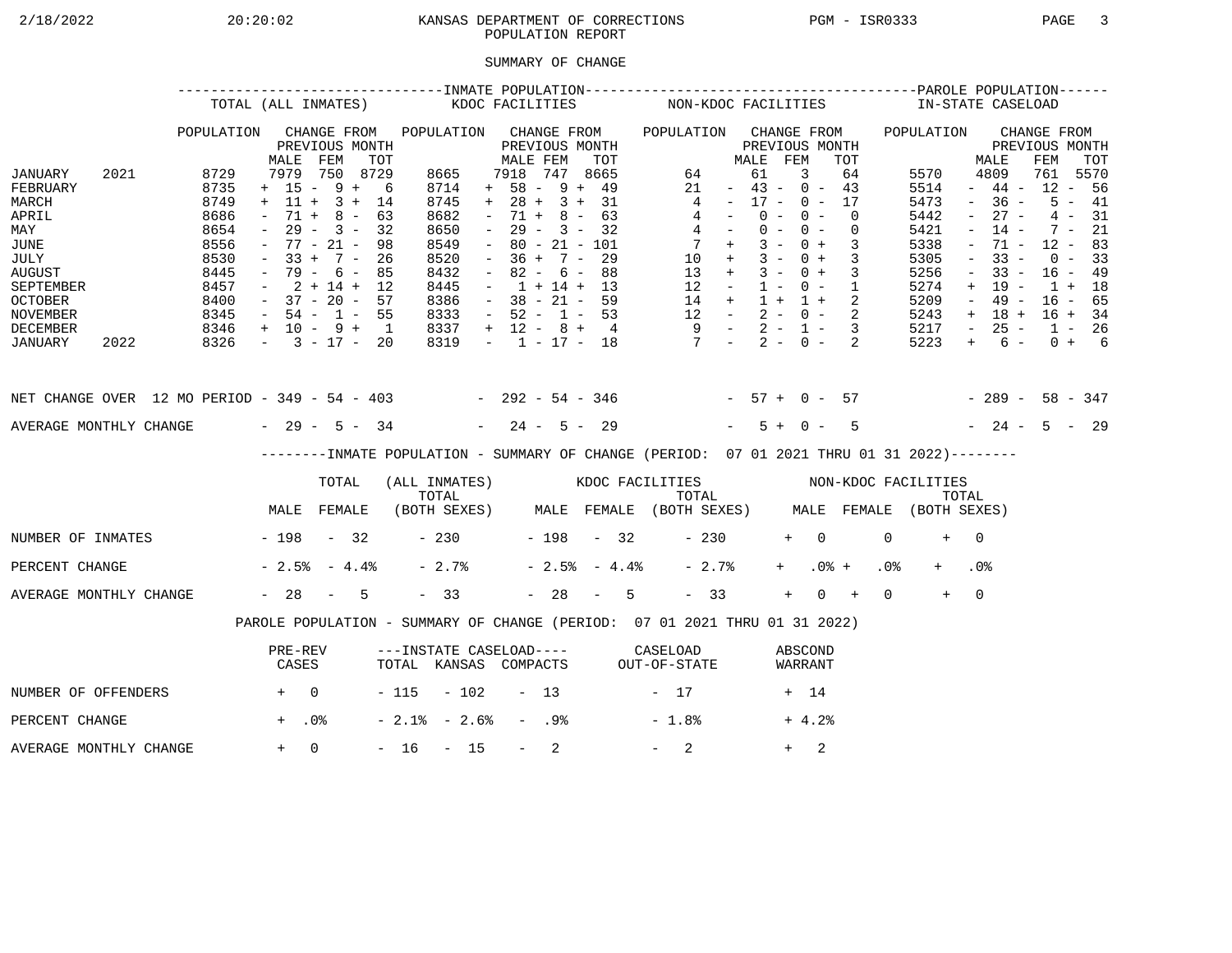## 2/18/2022 20:20:02 20:20:02 KANSAS DEPARTMENT OF CORRECTIONS PGM - ISR0333 PAGE 4 POPULATION REPORT

| NAME OF FACILITY         |                               |             |              | -SPECIAL MGM- |             |            | INMATE CUSTODY CLASSIFICATION AS OF 02 18 2022<br>---MAXIMUM---           |             |             |              |          |                           |                |              |              |                                                       |                |          | $---MINTMINIM---$ |              |                |
|--------------------------|-------------------------------|-------------|--------------|---------------|-------------|------------|---------------------------------------------------------------------------|-------------|-------------|--------------|----------|---------------------------|----------------|--------------|--------------|-------------------------------------------------------|----------------|----------|-------------------|--------------|----------------|
| KDOC FACILITIES          | -UNCLASSIFIED<br>MALE FEM TOT |             |              | MALE FEM      |             | <b>TOT</b> | MALE FEM                                                                  |             | TOT         |              |          | MALE FEM TOT MALE FEM TOT |                |              |              | -UNC/SPM/MAX- -MEDIUM HIGH- --MEDIUM LOW-<br>MALE FEM |                | TOT      | <b>MALE FEM</b>   |              | TOT            |
| LANSING - TOTAL          | 6                             | $\mathbf 0$ | 6            | 290           | 0           | 290        | 527                                                                       | 0           | 527         | 823          | 0        | 823                       | 331            | 0            | 331          | 326                                                   | 0              | 326      | 394               | $\Omega$     | 394            |
| CENTRAL UNIT             |                               | $\mathbf 0$ | 5            | 290           | $\mathbf 0$ | 290        | 527                                                                       | 0           | 527         | 822          | 0        | 822                       | 331            | $\Omega$     | 331          | 326                                                   | $\mathbf 0$    | 326      | 44                | $\Omega$     | 44             |
| EAST UNIT                |                               | $\Omega$    | 1            | 0             | $\mathbf 0$ | $\Omega$   | $\overline{0}$                                                            | 0           | $\mathbf 0$ | $\mathbf{1}$ | $\Omega$ | $\mathbf{1}$              | $\Omega$       | $\Omega$     | $\Omega$     | $\mathbf 0$                                           | $\mathbf 0$    | $\Omega$ | 350               | 0            | 350            |
| HUTCHINSON - TOTAL       | 13                            | 0           | 13           | 141           | 0           | 141        | 255                                                                       | 0           | 255         | 409          | 0        | 409                       | 259            | 0            | 259          | 604                                                   | $\Omega$       | 604      | 388               | <sup>0</sup> | 388            |
| CENTRAL UNIT             | 13                            | $\Omega$    | 13           | 139           | $\Omega$    | 139        | 254                                                                       | $\Omega$    | 254         | 406          | $\Omega$ | 406                       | 259            | $\Omega$     | 259          | 174                                                   | $\Omega$       | 174      | 19                | $\Omega$     | 19             |
| EAST UNIT                | $\Omega$                      | $\Omega$    | $\Omega$     | 2             | 0           | 2          |                                                                           | 0           | -1          | 3            | $\Omega$ | 3                         | 0              | $\Omega$     | $\mathbf 0$  | 430                                                   | $\mathbf 0$    | 430      | 57                | $\Omega$     | 57             |
| SOUTH UNIT               | $\Omega$                      | $\Omega$    | $\Omega$     | $\Omega$      | $\Omega$    | $\Omega$   | $\Omega$                                                                  | $\Omega$    | $\Omega$    | $\Omega$     | $\Omega$ | $\Omega$                  | $\Omega$       | $\Omega$     | $\Omega$     | $\Omega$                                              | $\Omega$       | $\Omega$ | 312               | 0            | 312            |
| EL DORADO - TOTAL        | 179                           | $\Omega$    | 179          | 455           | $\Omega$    | 455        | 228                                                                       | $\Omega$    | 228         | 862          | $\Omega$ | 862                       | 216            | $\Omega$     | 216          | 263                                                   | $\Omega$       | 263      | 62                | $\Omega$     | 62             |
| CENTRAL UNIT - TOTAL     | 179                           | $\Omega$    | 179          | 455           | $\Omega$    | 455        | 228                                                                       | 0           | 228         | 862          | $\Omega$ | 862                       | 215            | $\Omega$     | 215          | 145                                                   | $\overline{0}$ | 145      | 44                | $\Omega$     | 44             |
| GENERAL POPULATION       | - 6                           | $\Omega$    | 6            | 453           | $\mathbf 0$ | 453        | 211                                                                       | $\Omega$    | 211         | 670          | $\Omega$ | 670                       | 202            | $\Omega$     | 202          | 125                                                   | $\Omega$       | 125      | 19                | $\Omega$     | 19             |
| RECP & DIAG UNIT         | 173                           | $\Omega$    | 173          | 2             | $\Omega$    | 2          | 17                                                                        | $\Omega$    | 17          | 192          | $\Omega$ | 192                       | 13             | $\Omega$     | 13           | 20                                                    | $\Omega$       | 20       | 25                | $\Omega$     | 25             |
| SOUTH UNIT               | $\Omega$                      | $\Omega$    | $\Omega$     | $\cap$        | $\cap$      | $\Omega$   | $\cap$                                                                    | $\Omega$    | $\Omega$    | $\Omega$     | $\cap$   | $\Omega$                  | $\overline{1}$ | $\Omega$     | $\mathbf{1}$ | 118                                                   | $\Omega$       | 118      | 18                | $\cap$       | 18             |
| TOPEKA - TOTAL           | $\Omega$                      | 56          | 56           | $\Omega$      | 8           | 8          | $\Omega$                                                                  | 47          | 47          |              | 0 111    | 111                       | 0              | 79           | 79           |                                                       | 0, 150         | 150      |                   | 0.345        | 345            |
| CENTRAL UNIT - TOTAL     | $\Omega$                      | 56          | 56           | $\Omega$      | 8           | 8          | $\Omega$                                                                  | 47          | 47          |              | 0111     | 111                       | $\Omega$       | 79           | 79           |                                                       | 0, 150         | 150      |                   | 0 3 4 5      | 345            |
| GENERAL POPULATION       | $\overline{0}$                | 24          | 24           | 0             | 8           | 8          | $\mathbf 0$                                                               | 47          | 47          | $\Omega$     | 79       | 79                        | 0              | 78           | 78           |                                                       | 0, 150         | 150      |                   | 0.341        | 341            |
| RECP & DIAG UNIT         | $\Omega$                      | 32          | 32           | $\Omega$      | $\Omega$    | $\Omega$   | $\Omega$                                                                  | $\Omega$    | $\Omega$    | $\Omega$     | 32       | 32                        | $\Omega$       | $\mathbf{1}$ | $\mathbf{1}$ | $\Omega$                                              | $\Omega$       | $\Omega$ | 0                 | 4            | $\overline{4}$ |
| NORTON - TOTAL           | $\Omega$                      | $\Omega$    | $\Omega$     | 16            | $\Omega$    | 16         | 0                                                                         | $\Omega$    | $\Omega$    | 16           | $\Omega$ | 16                        | 1              | $\Omega$     | 1            | 528                                                   | 0              | 528      | 307               | <sup>n</sup> | 307            |
| CENTRAL UNIT             | $\Omega$                      | $\mathbf 0$ | $\Omega$     | 16            | 0           | 16         | $\mathbf 0$                                                               | $\mathbf 0$ | 0           | 16           | $\Omega$ | 16                        | $\mathbf{1}$   | $\Omega$     | 1            | 528                                                   | $\overline{0}$ | 528      | 187               | $\Omega$     | 187            |
| EAST UNIT                | $\Omega$                      | $\Omega$    | $\Omega$     | $\Omega$      | $\Omega$    | $\Omega$   | $\Omega$                                                                  | $\Omega$    | $\Omega$    | $\Omega$     | $\Omega$ | $\Omega$                  | $\Omega$       | $\Omega$     | $\Omega$     | $\Omega$                                              | $\Omega$       | $\Omega$ | 120               | 0            | 120            |
| ELLSWORTH - TOTAL        |                               | 0           | 1            | 6             | $\Omega$    | 6          | $\frac{5}{5}$                                                             | 0           | 5           | 12           | $\Omega$ | 12                        | 323            | $\Omega$     | 323          | 381                                                   | $\Omega$       | 381      | 88                | $\Omega$     | 88             |
| CENTRAL UNIT             |                               | $\Omega$    | $\mathbf{1}$ | б.            | $\Omega$    | 6          |                                                                           | $\mathbf 0$ | 5           | 12           | $\Omega$ | 12                        | 323            | $\Omega$     | 323          | 381                                                   | $\Omega$       | 381      | 88                | $\Omega$     | 88             |
| WINFIELD - TOTAL         | $\Omega$                      | $\Omega$    | $\Omega$     | $\Omega$      | $\Omega$    | $\Omega$   | $\Omega$                                                                  | $\Omega$    | $\Omega$    | $\Omega$     | $\Omega$ | $\Omega$                  | $\Omega$       | $\Omega$     | $\Omega$     | $\mathbf 0$                                           | $\mathbf 0$    | $\Omega$ | 419               | $\Omega$     | 419            |
| WICHITA WR - TOTAL       | $\Omega$                      | $\Omega$    | $\Omega$     | $\Omega$      | $\Omega$    | 0          | $\Omega$                                                                  | $\mathbf 0$ | $\mathbf 0$ | $\Omega$     | $\Omega$ | $\Omega$                  | $\Omega$       | 0            | $\Omega$     | $\mathbf 0$                                           | $\overline{0}$ | $\Omega$ | 101               | $\Omega$     | 101            |
| LARNED MH - TOTAL        |                               | 0           | $\Omega$     | 18            | 0           | 18         | 58                                                                        | 0           | 58          | 76           | 0        | 76                        | 78             | 0            | 78           | 93                                                    | 0              | 93       | 213               | $\Omega$     | 213            |
| CENTRAL UNIT             |                               | $\Omega$    | $\Omega$     | 16            | 0           | 16         | 58                                                                        | 0           | 58          | 74           | $\Omega$ | 74                        | 78             | $\mathbf 0$  | 78           | 93                                                    | $\mathbf 0$    | 93       | 4                 | $\Omega$     | $\overline{4}$ |
| SOUTH UNIT               |                               | $\Omega$    | $\Omega$     | 2             | $\Omega$    | 2          | $\Omega$                                                                  | $\Omega$    | $\Omega$    | 2            | $\Omega$ | 2                         | $\Omega$       | $\Omega$     | $\Omega$     | $\Omega$                                              | $\Omega$       | $\Omega$ | 209               | $\Omega$     | 209            |
| SUBTOTAL: KDOC FACILITIE |                               |             | 199 56 255   | 926           |             |            | 8 934 1073 47 1120 2198 111 2309 1208 79 1287 2195 150 2345 1972 345 2317 |             |             |              |          |                           |                |              |              |                                                       |                |          |                   |              |                |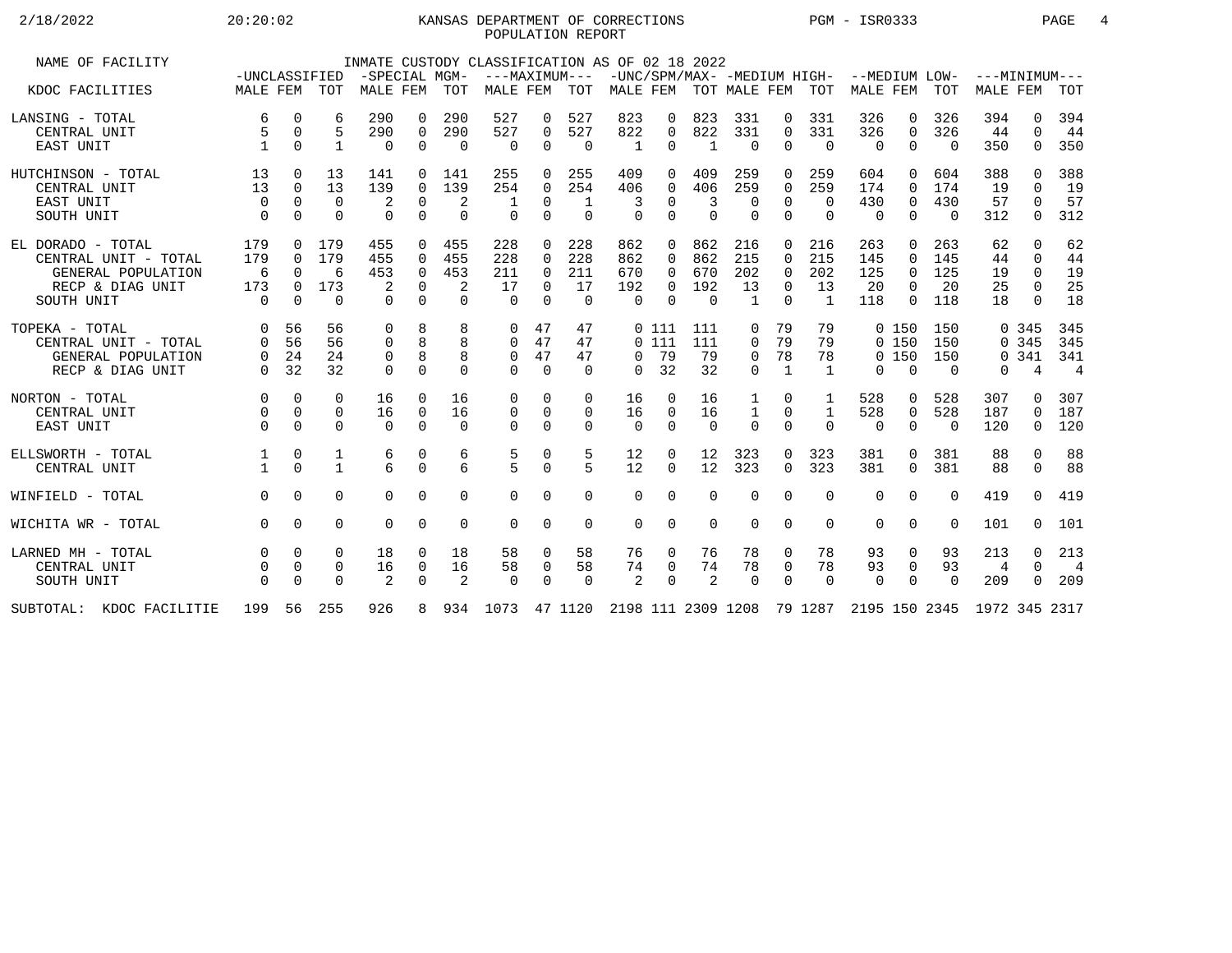| 2/18/2022                   | 20:20:02                  |          |          |                                                |                |          | KANSAS DEPARTMENT OF CORRECTIONS<br>POPULATION REPORT |          |          |          |              |                    |                                             |                |          | PGM - ISR0333             |          |          |                           |                | PAGE           | 5 |
|-----------------------------|---------------------------|----------|----------|------------------------------------------------|----------------|----------|-------------------------------------------------------|----------|----------|----------|--------------|--------------------|---------------------------------------------|----------------|----------|---------------------------|----------|----------|---------------------------|----------------|----------------|---|
| NAME OF FACILITY            |                           |          |          | INMATE CUSTODY CLASSIFICATION AS OF 02 18 2022 |                |          |                                                       |          |          |          |              |                    |                                             |                |          |                           |          |          |                           |                |                |   |
| NON-KDOC FACILITIES         | -UNCLASSIFIED<br>MALE FEM |          | TOT      | -SPECIAL MGM-<br>MALE FEM                      |                | TOT      | ---MAXIMUM---<br>MALE FEM                             |          | TOT      | MALE FEM |              |                    | -UNC/SPM/MAX- -MEDIUM HIGH-<br>TOT MALE FEM |                | TOT      | --MEDIUM LOW-<br>MALE FEM |          | TOT      | ---MINIMUM---<br>MALE FEM |                | TOT            |   |
| LARNED STATE HOSPITAL       | $\Omega$                  | $\Omega$ | $\Omega$ | $\Omega$                                       | $\overline{0}$ | $\Omega$ | $\Omega$                                              | 3        | 3        |          | $0 \quad 3$  | $\overline{3}$     | $\Omega$                                    | $\bigcirc$     | $\Omega$ | $\Omega$                  | $\Omega$ | $\Omega$ | $\Omega$                  | $\Omega$       | $\overline{0}$ |   |
| JO CTY RESIDENTIAL CEN      | $\Omega$                  | $\Omega$ | $\Omega$ | $\Omega$                                       | $\bigcap$      | $\Omega$ | $\Omega$                                              | $\Omega$ | $\Omega$ |          | $0 \qquad 0$ | $\Omega$           | $\Omega$                                    | $\overline{0}$ | $\Omega$ | $\Omega$                  | $\Omega$ | $\Omega$ |                           | $\cap$         | $\overline{2}$ |   |
| SUBTOTAL:<br>NON-KDOC       | $\Omega$                  | $\Omega$ | $\Omega$ | $\Omega$                                       | $\overline{0}$ | $\Omega$ | $\Omega$                                              | 3        | 3        |          | $0 \quad 3$  | 3                  | $\Omega$                                    | $\overline{0}$ | $\Omega$ | $\Omega$                  | റ        | $\Omega$ | 2                         | $\overline{0}$ | $\overline{2}$ |   |
| TOTAL:<br>KDOC AND NON-KDOC | 199                       | 56       | 255      | 926                                            | 8.             | 934      | 1073                                                  | 50 1     | 123      |          |              | 2198 114 2312 1208 |                                             |                | 79 1287  | 2195 150 2345             |          |          | 1974 345 2319             |                |                |   |

#### SPECIAL MANAGEMENT AND INFIRMARY INMATESSPECIAL MANAGEMENT(DISTRIBUTIONS)

| LOCATION                         |             |                 |          |          |                  |             |                 |          |          |                   |              |          |          | INMATES      |          |
|----------------------------------|-------------|-----------------|----------|----------|------------------|-------------|-----------------|----------|----------|-------------------|--------------|----------|----------|--------------|----------|
|                                  |             | ALL SPECIAL MGM |          |          | DISC SEGREGATION |             | PROTEC. CUSTODY |          |          | ADMIN SEGREGATION |              |          |          | IN INFIRMARY |          |
| KDOC FACILITIES                  |             | MALE FEMALE TOT |          |          | MALE FEMALE TOT  |             | MALE FEMALE TOT |          |          |                   | MALE FEMALE  | TOT      | MALE     | FEMALE       | TOT      |
| LANSING CORRECTIONAL FACILITY    | 290         | 0               | 290      | 26       | 0                | 26          | 3               | 0        | 3        | 261               | $\Omega$     | 261      |          | $\Omega$     | $\Omega$ |
| HUTCHINSON CORRECTIONAL FACILITY | 141         | 0               | 141      | 12       | $\Omega$         | 12          | 0               | 0        | $\Omega$ | 129               | $\Omega$     | 129      | 9        | $\mathbf 0$  | 9        |
| EL DORADO CORRECTIONAL FACILITY  | 455         | $\Omega$        | 455      |          | 0                | 7           | 5               | 0        | 5        | 443               | $\Omega$     | 443      | 15       | 0            | 15       |
| TOPEKA CORRECTIONAL FACILITY     | $\mathbf 0$ | 8               | 8        | $\Omega$ |                  | $\Omega$    | 0               | $\Omega$ | $\Omega$ | 0                 | 8            | 8        | $\Omega$ | $\Omega$     | $\Omega$ |
| NORTON CORRECTIONAL FACILITY     | 16          | $\Omega$        | 16       | 2        | $\Omega$         | 2           | 2               | $\Omega$ | 2        | 12                | <sup>0</sup> | 12       |          | $\Omega$     | $\Omega$ |
| ELLSWORTH CORRECTIONAL FACILITY  | 6           | $\Omega$        | 6        | $\Omega$ |                  | $\mathbf 0$ | 0               | 0        | $\Omega$ | 6                 | $\Omega$     | 6        |          | $\mathbf 0$  | $\Omega$ |
| WINFIELD CORRECTIONAL FACILITY   | 0           | $\Omega$        | $\Omega$ | $\Omega$ | $\Omega$         | $\mathbf 0$ | 0               | $\Omega$ | $\Omega$ | 0                 | $\Omega$     | $\Omega$ | $\Omega$ | $\mathbf 0$  | $\Omega$ |
| WICHITA CORRECTIONAL FACILITY    | 0           | $\Omega$        | $\Omega$ | $\Omega$ |                  | $\Omega$    | 0               | $\Omega$ | $\Omega$ | 0                 | $\Omega$     | $\Omega$ | $\Omega$ | $\Omega$     | $\Omega$ |
| LARNED CORRECTIONAL MH FACILITY  | 18          | 0               | 18       | 6        |                  | 6           | 3               | 0        | 3        | 9                 |              | 9        |          | $\Omega$     | $\Omega$ |
| TOTAL KDOC FACILITIES            | 926         | 8               | 934      | 53       |                  | 53          | 13              | 0        | 13       | 860               | 8            | 868      | 24       | $\Omega$     | 24       |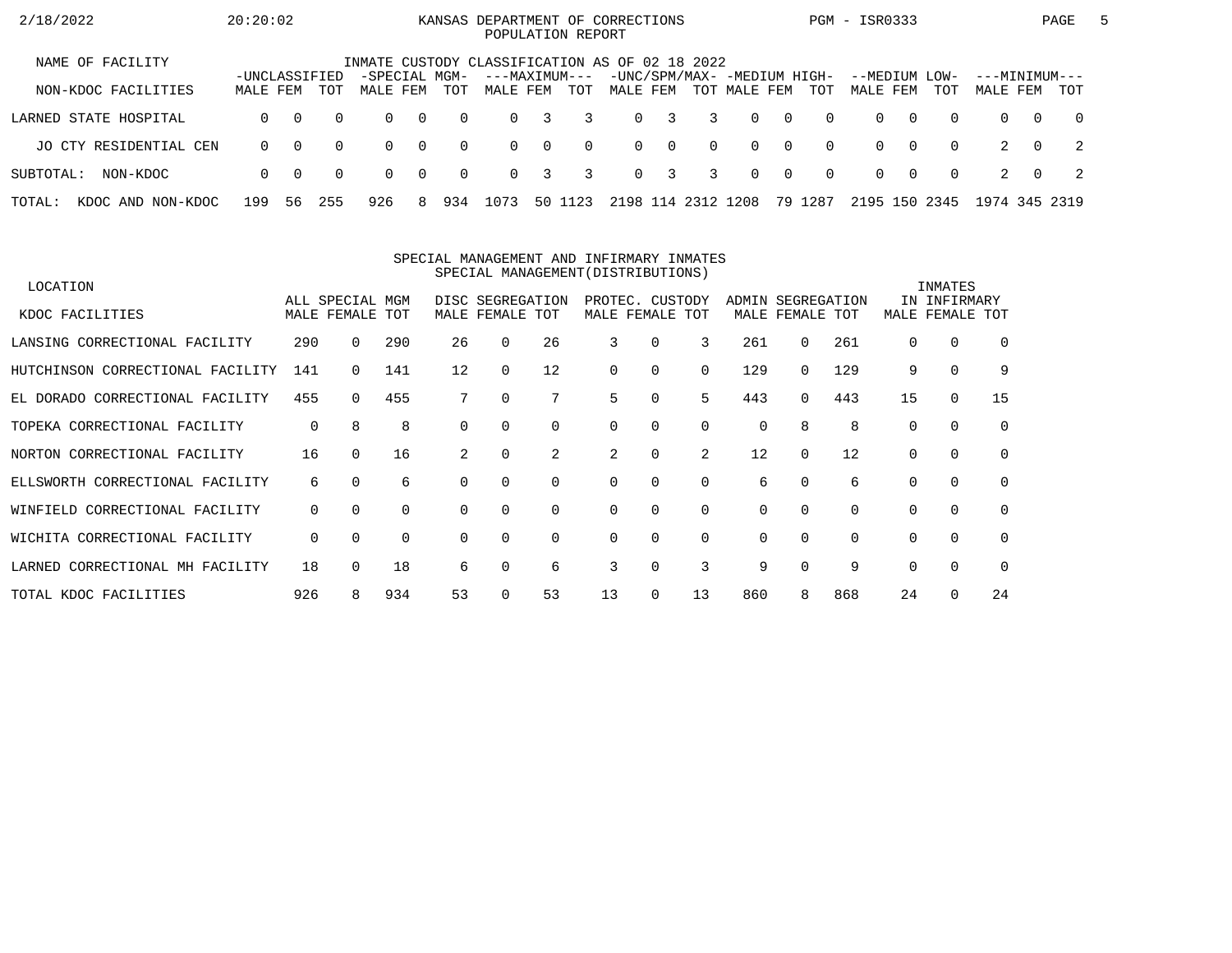2/18/2022 20:20:02 20:20:02 KANSAS DEPARTMENT OF CORRECTIONS PGM - ISR0333 PAGE 6 POPULATION REPORT

## DISTRIBUTION OF IN-STATE PAROLE CASELOAD BY LEVEL OF SUPERVISION

|                                                                                                                                                                                                                                   |                                                                            | ALL LEVELS                                                                      |                                                                                          |                                                                                              | HIGH<br>MALE FEMALE TOT MALE FEMALE TOT                                                                           |                                                                                          | MALE FEMALE TOT                                                       | CLOSE/MODERATE                                                                      |                                                                                  | MODERATE/LOW-MOD<br>MALE FEMALE TOT                                                      |                                                                        |                                                                                  | MALE FEMALE TOT                                                                          | LOW                                                                                                                                 |                                                                                                                 |                                                                                   | UNCLASSIFIED<br>MALE FEMALE TOT                                                                 |                                                                                                     |
|-----------------------------------------------------------------------------------------------------------------------------------------------------------------------------------------------------------------------------------|----------------------------------------------------------------------------|---------------------------------------------------------------------------------|------------------------------------------------------------------------------------------|----------------------------------------------------------------------------------------------|-------------------------------------------------------------------------------------------------------------------|------------------------------------------------------------------------------------------|-----------------------------------------------------------------------|-------------------------------------------------------------------------------------|----------------------------------------------------------------------------------|------------------------------------------------------------------------------------------|------------------------------------------------------------------------|----------------------------------------------------------------------------------|------------------------------------------------------------------------------------------|-------------------------------------------------------------------------------------------------------------------------------------|-----------------------------------------------------------------------------------------------------------------|-----------------------------------------------------------------------------------|-------------------------------------------------------------------------------------------------|-----------------------------------------------------------------------------------------------------|
| NORTHERN REGION TOTAL<br>KANSAS CITY TOTAL<br><b>OTHER</b><br>KANSAS OFFENDERS<br>COMPACT PAROLE<br>ON SUPERVISION<br>PENDING INVEST<br>WAIT RPT INSTR<br>COMPACT PROBATION<br>ON SUPERVISION<br>PENDING INVEST<br>WAIT RPT INSTR | 2349<br>626<br>626<br>399<br>93<br>70<br>22<br>-1<br>134<br>104<br>8<br>22 | 403<br>92<br>92<br>45<br>7<br>4<br>2<br>1<br>40<br>26<br>3<br>11                | 2752<br>718<br>718<br>444<br>100<br>74<br>24<br>$\overline{2}$<br>174<br>130<br>11<br>33 | 190<br>45<br>45<br>37<br>5<br>3<br>2<br>0<br>3<br>3<br>$\mathbf 0$<br>$\Omega$               | 25<br>3<br>3<br>2<br>$\Omega$<br>$\Omega$<br>$\Omega$<br>$\Omega$<br>$\mathbf{1}$<br>1<br>$\mathbf 0$<br>$\Omega$ | 215<br>48<br>48<br>39<br>5<br>3<br>2<br>$\mathbf 0$<br>4<br>4<br>$\mathbf 0$<br>$\Omega$ | 1012<br>276<br>276<br>199<br>33<br>29<br>4<br>0<br>44<br>36<br>5<br>3 | 143<br>28<br>28<br>16<br>4<br>2<br>8<br>$\Omega$<br>3                               | 1155<br>304<br>304<br>215<br>37<br>31<br>5<br>$\mathbf{1}$<br>52<br>41<br>5<br>6 | 600<br>219<br>219<br>125<br>36<br>33<br>3<br>$\Omega$<br>58<br>55<br>$\overline{0}$<br>3 | 104<br>36<br>36<br>16<br>1<br>1<br>0<br>$\Omega$<br>19<br>15<br>1<br>3 | 704<br>255<br>255<br>141<br>37<br>34<br>3<br>$\Omega$<br>77<br>70<br>1<br>6      | 338<br>30<br>30<br>16<br>2<br>1<br>1<br>$\Omega$<br>12<br>7<br>1<br>4                    | 85<br>8<br>8<br>3<br>$\Omega$<br>$\Omega$<br>0<br>$\Omega$<br>5<br>4<br>$\mathbf 0$<br>$\mathbf{1}$                                 | 423<br>38<br>38<br>19<br>2<br>1<br>$\mathbf 1$<br>$\Omega$<br>17<br>11<br>$\mathbf{1}$<br>5                     | 209<br>56<br>56<br>22<br>17<br>4<br>12<br>$\mathbf{1}$<br>17<br>3<br>2<br>12      | 46<br>17<br>17<br>8<br>2<br>1<br>1<br>$\Omega$<br>7<br>1<br>2<br>4                              | 255<br>73<br>73<br>30<br>19<br>5<br>13<br>$\mathbf{1}$<br>24<br>4<br>$\overline{4}$<br>16           |
| TOPEKA TOTAL<br>OTHER<br>KANSAS OFFENDERS<br>COMPACT PAROLE<br>ON SUPERVISION<br>PENDING INVEST<br>COMPACT PROBATION<br>ON SUPERVISION<br>PENDING INVEST<br>WAIT RPT INSTR                                                        | 296<br>296<br>250<br>19<br>11<br>8<br>27<br>16<br>2<br>9                   | 58<br>58<br>48<br>1<br>-1<br>$\Omega$<br>q<br>5<br>$\overline{2}$<br>2          | 354<br>354<br>298<br>20<br>12<br>8<br>36<br>21<br>4<br>11                                | 33<br>33<br>29<br>2<br>2<br>$\Omega$<br>2<br>1<br>$\overline{0}$<br>1                        | 6<br>6<br>4<br>$\Omega$<br>$\Omega$<br>$\Omega$<br>$\overline{2}$<br>2<br>$\mathbf 0$<br>$\Omega$                 | 39<br>39<br>33<br>2<br>2<br>$\mathbf 0$<br>4<br>3<br>$\mathbf 0$<br>1                    | 198<br>198<br>172<br>11<br>6<br>5<br>15<br>12<br>$\mathbf{1}$<br>2    | 31<br>31<br>27<br>$\Omega$<br>$\Omega$<br>$\Omega$<br>4<br>1<br>2<br>$\mathbf{1}$   | 229<br>229<br>199<br>11<br>6<br>5<br>19<br>13<br>3<br>3                          | 38<br>38<br>31<br>3<br>3<br>0<br>4<br>$\mathbf 0$<br>1<br>3                              | 12<br>12<br>9<br>1<br>1<br>$\Omega$<br>2<br>1<br>0<br>1                | 50<br>50<br>40<br>$\overline{4}$<br>4<br>$\Omega$<br>6<br>1<br>$\mathbf 1$<br>4  | 9<br>9<br>5<br>$\Omega$<br>$\Omega$<br>$\Omega$<br>4<br>3<br>$\mathbf 0$<br>$\mathbf{1}$ | $\overline{2}$<br>$\overline{2}$<br>$\mathbf 1$<br>$\Omega$<br>$\Omega$<br>$\Omega$<br>$\mathbf{1}$<br>1<br>$\mathbf 0$<br>$\Omega$ | 11<br>11<br>6<br>$\Omega$<br>$\mathbf 0$<br>$\Omega$<br>5<br>4<br>$\mathbf 0$<br>$\mathbf{1}$                   | 18<br>18<br>13<br>3<br>$\Omega$<br>3<br>$\overline{2}$<br>$\cap$<br>$\Omega$<br>2 | 7<br>7<br>7<br>$\Omega$<br>$\Omega$<br>$\Omega$<br>$\Omega$<br>$\Omega$<br>$\Omega$<br>$\Omega$ | 25<br>25<br>20<br>3<br>$\Omega$<br>3<br>$\overline{2}$<br>$\Omega$<br>$\mathbf 0$<br>$\overline{2}$ |
| OLATHE TOTAL<br><b>OTHER</b><br>KANSAS OFFENDERS<br>COMPACT PAROLE<br>ON SUPERVISION<br>PENDING INVEST<br>WAIT RPT INSTR<br>COMPACT PROBATION<br>ON SUPERVISION<br>PENDING INVEST<br>WAIT RPT INSTR                               | 555<br>555<br>330<br>61<br>46<br>13<br>2<br>164<br>122<br>9<br>33          | 128<br>128<br>55<br>14<br>12<br>1<br>1<br>59<br>51<br>$\Omega$<br>8             | 683<br>683<br>385<br>75<br>58<br>14<br>3<br>223<br>173<br>9<br>41                        | 27<br>27<br>26<br>$\Omega$<br>0<br>$\Omega$<br>$\Omega$<br>1<br>1<br>$\mathbf 0$<br>$\Omega$ | 6<br>6<br>6<br>$\Omega$<br>$\Omega$<br>$\Omega$<br>$\Omega$<br>$\Omega$<br>$\Omega$<br>0<br>$\Omega$              | 33<br>33<br>32<br>$\mathbf 0$<br>0<br>$\Omega$<br>$\Omega$<br>1<br>1<br>0<br>$\Omega$    | 142<br>142<br>101<br>16<br>11<br>5<br>$\Omega$<br>25<br>20<br>1<br>4  | 30<br>30<br>22<br>2<br>2<br>$\Omega$<br>O<br>$\Omega$<br>$\Omega$                   | 172<br>172<br>123<br>18<br>13<br>5<br>$\Omega$<br>31<br>26<br>$\mathbf{1}$<br>4  | 64<br>64<br>41<br>9<br>7<br>1<br>1<br>14<br>9<br>1<br>4                                  | 13<br>13<br>9<br>2<br>2<br>0<br>0<br>2<br>2<br>0<br>0                  | 77<br>77<br>50<br>11<br>9<br>$\mathbf 1$<br>1<br>16<br>11<br>1<br>$\overline{4}$ | 271<br>271<br>133<br>27<br>25<br>1<br>1<br>111<br>91<br>2<br>18                          | 70<br>70<br>13<br>8<br>7<br>$\mathbf 1$<br>$\Omega$<br>49<br>42<br>$\mathbf 0$<br>7                                                 | 341<br>341<br>146<br>35<br>32<br>2<br>1<br>160<br>133<br>2<br>25                                                | 51<br>51<br>29<br>q<br>3<br>6<br>$\cap$<br>13<br>-1<br>5<br>7                     | 9<br>9<br>5<br>2<br>1<br>0<br>1<br>2<br>$\mathbf 1$<br>0<br>$\mathbf{1}$                        | 60<br>60<br>34<br>11<br>4<br>6<br>$\mathbf 1$<br>15<br>$\overline{2}$<br>5<br>8                     |
| LANSING<br>KANSAS OFFENDERS<br>COMPACT PAROLE<br>ON SUPERVISION<br>PENDING INVEST<br>COMPACT PROBATION<br>ON SUPERVISION<br>PENDING INVEST<br>WAIT RPT INSTR                                                                      | 97<br>63<br>19<br>16<br>3<br>15<br>11<br>3<br>$\mathbf{1}$                 | 11<br>5<br>$\mathbf 1$<br>$\mathbf{1}$<br>$\Omega$<br>5<br>$\Omega$<br>$\Omega$ | 108<br>68<br>20<br>17<br>3<br>20<br>16<br>3<br>1                                         | 3<br>3<br>0<br>$\Omega$<br>$\Omega$<br>$\Omega$<br>$\Omega$<br>0<br>$\mathbf 0$              | 1<br>$\mathbf 1$<br>$\Omega$<br>$\Omega$<br>$\Omega$<br>$\Omega$<br>$\Omega$<br>0<br>$\mathbf 0$                  | 4<br>4<br>0<br>$\Omega$<br>$\Omega$<br>0<br>$\mathbf 0$<br>$\mathbf 0$<br>$\mathbf 0$    | 37<br>27<br>4<br>4<br>0<br>6<br>6<br>0<br>0                           | 1<br>1<br>$\Omega$<br>$\Omega$<br>$\Omega$<br>O<br>$\Omega$<br>$\Omega$<br>$\Omega$ | 38<br>28<br>4<br>4<br>$\mathbf 0$<br>6<br>6<br>0<br>$\Omega$                     | 44<br>28<br>12<br>12<br>$\mathbf 0$<br>4<br>$\overline{4}$<br>0<br>$\overline{0}$        | 7<br>2<br>$\mathbf{1}$<br>1<br>0<br>4<br>4<br>0<br>0                   | 51<br>30<br>13<br>13<br>$\Omega$<br>8<br>$\mathsf{R}$<br>$\Omega$<br>$\Omega$    | 3<br>2<br>$\Omega$<br>$\Omega$<br>$\Omega$<br>1<br>$\mathbf{1}$<br>$\Omega$<br>$\Omega$  | 1<br>$\Omega$<br>$\mathbf 0$<br>$\Omega$<br>$\Omega$<br>1<br>$\mathbf 1$<br>$\Omega$<br>$\Omega$                                    | 4<br>$\overline{2}$<br>$\mathbf 0$<br>$\Omega$<br>$\Omega$<br>2<br>$\overline{2}$<br>$\mathbf 0$<br>$\mathbf 0$ | 10<br>3<br>3<br>$\Omega$<br>3<br>4<br>$\Omega$<br>3<br>$\mathbf 1$                | 1<br>$\mathbf 1$<br>$\mathbf 0$<br>$\Omega$<br>$\mathbf 0$<br>0<br>0<br>$\Omega$<br>$\Omega$    | 11<br>4<br>3<br>$\Omega$<br>3<br>4<br>$\mathbf 0$<br>3<br>$\mathbf{1}$                              |
| ATCHISON<br>KANSAS OFFENDERS<br>COMPACT PAROLE<br>ON SUPERVISION<br>PENDING INVEST<br>COMPACT PROBATION                                                                                                                           | 52<br>29<br>9<br>5<br>4<br>14                                              | 5<br>$\mathbf 1$<br>$\overline{2}$<br>0<br>2                                    | 57<br>30<br>11<br>7<br>4<br>16                                                           | 6<br>5<br>0<br>$\Omega$<br>$\cap$<br>1                                                       | 2<br>1<br>1<br>1<br>$\Omega$<br>$\Omega$                                                                          | 8<br>6<br>1<br>1<br>$\mathbf 0$<br>1                                                     | 26<br>17<br>4<br>4<br>0<br>5                                          | $\overline{2}$<br>0<br>0<br>1                                                       | 28<br>17<br>5<br>5<br>$\mathbf 0$<br>6                                           | 11<br>5<br>1<br>1<br>$\mathbf 0$<br>5                                                    | 1<br>0<br>0<br>0<br>0<br>1                                             | 12<br>5<br>1<br>1<br>$\mathbf 0$<br>6                                            | 2<br>1<br>$\Omega$<br>$\Omega$<br>$\Omega$<br>1                                          | $\mathbf 0$<br>$\Omega$<br>$\Omega$<br>$\Omega$<br>$\mathbf 0$<br>$\Omega$                                                          | 2<br>1<br>$\mathbf 0$<br>0<br>$\mathbf 0$<br>$\mathbf{1}$                                                       | 7<br>1<br>4<br>$\Omega$<br>4<br>2                                                 | $\Omega$<br>0<br>0<br>$\Omega$<br>$\Omega$<br>$\Omega$                                          | 7<br>1<br>4<br>$\Omega$<br>4                                                                        |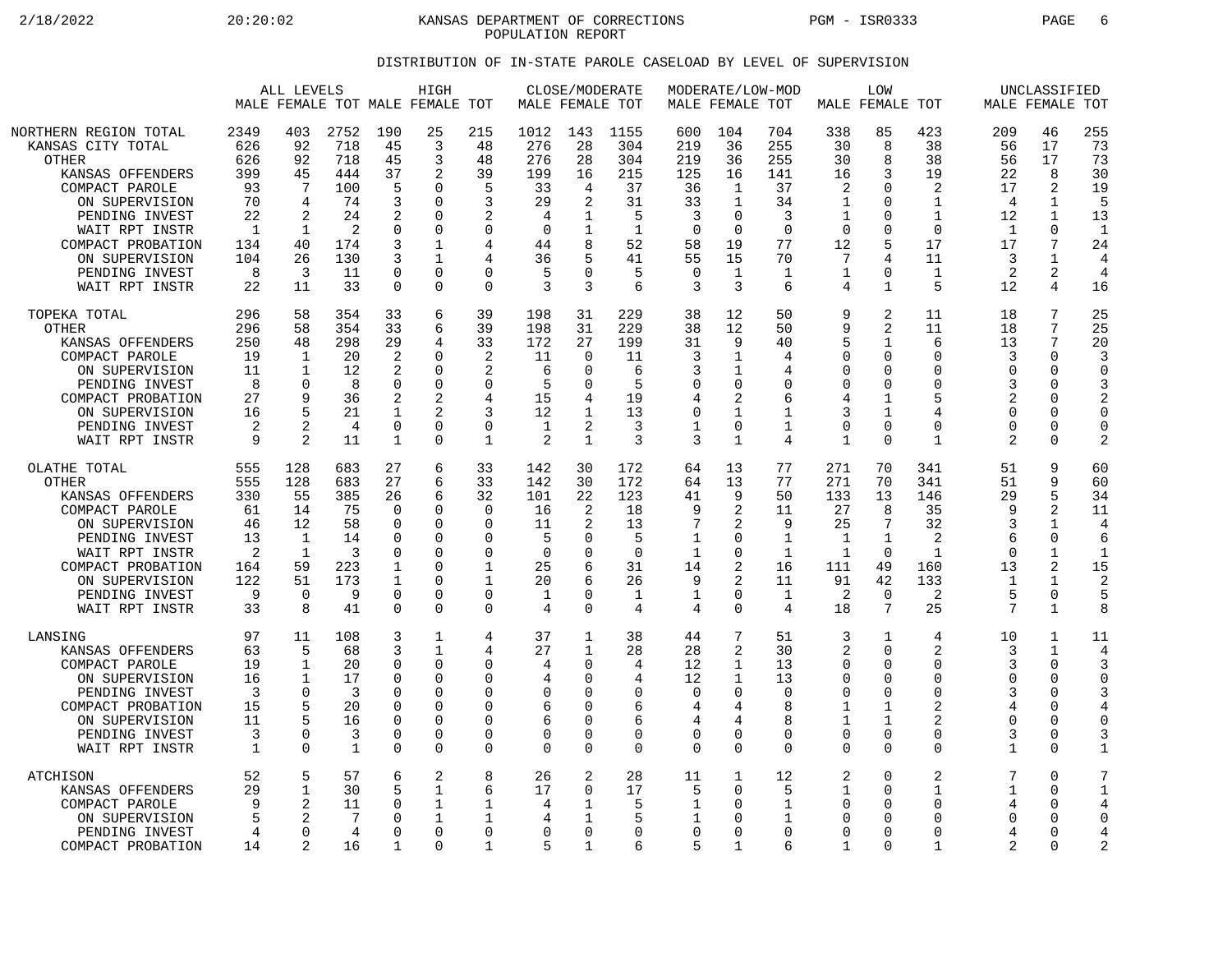2/18/2022 20:20:02 KANSAS DEPARTMENT OF CORRECTIONS PGM - ISR0333 PAGE 7 POPULATION REPORT

## DISTRIBUTION OF IN-STATE PAROLE CASELOAD BY LEVEL OF SUPERVISION

|                                                                                                                                                                                          |                                                    | ALL LEVELS                                                                               |                                                               |                                                                                               | HIGH<br>MALE FEMALE TOT MALE FEMALE TOT                                              |                                                                                               | MALE FEMALE TOT                                        | CLOSE/MODERATE                                                                                      |                                                                                         |                                                                                | MODERATE/LOW-MOD<br>MALE FEMALE TOT                                   |                                                                           |                                                                                  | LOW<br>MALE FEMALE TOT                                                                                 |                                                                                                |                                                                                     | UNCLASSIFIED<br>MALE FEMALE TOT                                                          |                                                                                                          |
|------------------------------------------------------------------------------------------------------------------------------------------------------------------------------------------|----------------------------------------------------|------------------------------------------------------------------------------------------|---------------------------------------------------------------|-----------------------------------------------------------------------------------------------|--------------------------------------------------------------------------------------|-----------------------------------------------------------------------------------------------|--------------------------------------------------------|-----------------------------------------------------------------------------------------------------|-----------------------------------------------------------------------------------------|--------------------------------------------------------------------------------|-----------------------------------------------------------------------|---------------------------------------------------------------------------|----------------------------------------------------------------------------------|--------------------------------------------------------------------------------------------------------|------------------------------------------------------------------------------------------------|-------------------------------------------------------------------------------------|------------------------------------------------------------------------------------------|----------------------------------------------------------------------------------------------------------|
| ON SUPERVISION<br>WAIT RPT INSTR                                                                                                                                                         | 11<br>3                                            | 2<br>$\mathbf 0$                                                                         | 13<br>3                                                       | 1<br>$\mathbf 0$                                                                              | 0<br>0                                                                               | 1<br>$\mathbf 0$                                                                              | 5<br>$\Omega$                                          | 1<br>$\mathbf 0$                                                                                    | 6<br>$\Omega$                                                                           | 4<br>$\mathbf{1}$                                                              | 1<br>$\mathbf 0$                                                      | 5<br>$\mathbf{1}$                                                         | 1<br>$\Omega$                                                                    | $\mathbf 0$<br>$\Omega$                                                                                | 1<br>0                                                                                         | $\Omega$<br>2                                                                       | $\mathbf 0$<br>$\mathbf 0$                                                               | $\mathbf 0$<br>$\overline{2}$                                                                            |
| <b>LAWRENCE</b><br>KANSAS OFFENDERS<br>COMPACT PAROLE<br>ON SUPERVISION<br>PENDING INVEST<br>COMPACT PROBATION<br>ON SUPERVISION<br>PENDING INVEST<br>WAIT RPT INSTR                     | 204<br>151<br>23<br>22<br>1<br>30<br>26<br>1<br>3  | 35<br>21<br>4<br>3<br>1<br>10<br>8<br>1<br>$\mathbf{1}$                                  | 239<br>172<br>27<br>25<br>2<br>40<br>34<br>2<br>4             | 11<br>11<br>$\mathbf 0$<br>$\Omega$<br>0<br>$\Omega$<br>$\Omega$<br>$\mathbf 0$<br>$\Omega$   | 0<br>0<br>0<br>0<br>$\Omega$<br>$\Omega$<br>0<br>0<br>0                              | 11<br>11<br>$\mathbf 0$<br>$\Omega$<br>∩<br>$\Omega$<br>$\Omega$<br>$\Omega$<br>$\Omega$      | 49<br>36<br>4<br>3<br>9<br>6<br>$\overline{2}$         | 5<br>2<br>1<br>1<br>0<br>$\overline{2}$<br>2<br>$\Omega$<br>$\Omega$                                | 54<br>38<br>5<br>4<br>$\mathbf{1}$<br>11<br>8<br>$\mathbf 1$<br>2                       | 132<br>98<br>17<br>17<br>$\overline{0}$<br>17<br>17<br>$\mathbf 0$<br>$\Omega$ | 22<br>16<br>2<br>2<br>U<br>4<br>4<br>$\Omega$<br>$\Omega$             | 154<br>114<br>19<br>19<br>$\mathbf 0$<br>21<br>21<br>$\Omega$<br>$\Omega$ | 6<br>1<br>1<br>1<br>0<br>4<br>3<br>0<br>1                                        | 2<br>1<br>$\Omega$<br>$\Omega$<br>$\Omega$<br>$\mathbf 1$<br>1<br>0<br>$\Omega$                        | 8<br>2<br>$\mathbf{1}$<br>1<br>$\Omega$<br>5<br>4<br>0<br>$\mathbf{1}$                         | 6<br>5<br>$\mathbf{1}$<br>1<br>∩<br>$\Omega$<br>$\Omega$<br>$\Omega$<br>$\Omega$    | 6<br>2<br>$\mathbf{1}$<br>0<br>1<br>3<br>1<br>$\mathbf{1}$<br>$\mathbf{1}$               | 12<br>7<br>$\overline{2}$<br>1<br>$\mathbf{1}$<br>3<br>1<br>$\mathbf 1$<br>$\mathbf{1}$                  |
| SALINA<br>KANSAS OFFENDERS<br>COMPACT PAROLE<br>ON SUPERVISION<br>PENDING INVEST<br>COMPACT PROBATION<br>ON SUPERVISION<br>PENDING INVEST<br>WAIT RPT INSTR                              | 182<br>161<br>9<br>4<br>5<br>12<br>7<br>1<br>4     | 27<br>15<br>2<br>$\mathbf{1}$<br>1<br>10<br>6<br>1<br>3                                  | 209<br>176<br>11<br>5<br>6<br>22<br>13<br>$\overline{2}$<br>7 | 12<br>10<br>2<br>$\mathbf{1}$<br>1<br>$\Omega$<br>$\Omega$<br>0<br>$\Omega$                   | 1<br>$\mathbf 1$<br>0<br>0<br>0<br>0<br>0<br>0<br>0                                  | 13<br>11<br>2<br>1<br>1<br>$\Omega$<br>$\Omega$<br>0<br>$\Omega$                              | 124<br>112<br>4<br>2<br>2<br>8<br>4<br>1<br>3          | 19<br>11<br>1<br>1<br>$\mathbf 0$<br>7<br>4<br>1<br>2                                               | 143<br>123<br>5<br>3<br>$\overline{2}$<br>15<br>8<br>2<br>5                             | 28<br>26<br>$\mathbf 0$<br>$\Omega$<br>$\mathbf 0$<br>2<br>2<br>0<br>$\Omega$  | 3<br>2<br>$\Omega$<br>O<br>$\Omega$<br>1<br>1<br>$\Omega$<br>$\Omega$ | 31<br>28<br>0<br>$\Omega$<br>0<br>3<br>3<br>0<br>$\Omega$                 | 6<br>4<br>0<br>$\Omega$<br>$\mathbf 0$<br>2<br>$\mathbf{1}$<br>0<br>$\mathbf{1}$ | $\Omega$<br>∩<br>$\Omega$<br>$\Omega$<br>$\Omega$<br>$\Omega$<br>$\Omega$<br>0<br>$\Omega$             | 6<br>4<br>0<br>$\Omega$<br>0<br>$\mathfrak{D}$<br>1<br>0<br>$\mathbf{1}$                       | 12<br>9<br>3<br>1<br>$\overline{2}$<br>$\Omega$<br>$\Omega$<br>$\Omega$<br>$\Omega$ | 4<br>1<br>1<br>$\Omega$<br>$\mathbf{1}$<br>2<br>$\mathbf{1}$<br>0<br>$\mathbf{1}$        | 16<br>10<br>4<br>$\mathbf{1}$<br>3<br>$\overline{2}$<br>$\mathbf{1}$<br>0<br>$\mathbf{1}$                |
| <b>GREAT BEND</b><br>KANSAS OFFENDERS<br>COMPACT PAROLE<br>ON SUPERVISION<br>PENDING INVEST<br>WAIT RPT INSTR<br>COMPACT PROBATION<br>ON SUPERVISION<br>PENDING INVEST<br>WAIT RPT INSTR | 100<br>87<br>6<br>4<br>1<br>1<br>7<br>4<br>1<br>2  | 5<br>4<br>$\Omega$<br>$\Omega$<br>$\Omega$<br>$\Omega$<br>1<br>$\Omega$<br>1<br>$\Omega$ | 105<br>91<br>6<br>4<br>1<br>1<br>8<br>$\overline{2}$<br>2     | 14<br>13<br>1<br>1<br>$\Omega$<br>$\Omega$<br>$\Omega$<br>$\Omega$<br>$\mathbf 0$<br>$\Omega$ | 1<br>$\mathbf 1$<br>0<br>0<br>$\Omega$<br>$\Omega$<br>0<br>$\Omega$<br>$\Omega$<br>0 | 15<br>14<br>1<br>1<br>$\Omega$<br>$\Omega$<br>$\Omega$<br>$\Omega$<br>$\mathbf 0$<br>$\Omega$ | 46<br>40<br>2<br>1<br>0<br>1<br>4<br>2<br>1<br>1       | 3<br>2<br>$\Omega$<br>$\Omega$<br>$\Omega$<br>$\Omega$<br>1<br>$\Omega$<br>$\mathbf{1}$<br>$\Omega$ | 49<br>42<br>2<br>$\mathbf 1$<br>$\Omega$<br>$\mathbf{1}$<br>5<br>2<br>2<br>$\mathbf{1}$ | 21<br>18<br>2<br>2<br>0<br>0<br>1<br>1<br>$\mathbf 0$<br>$\mathbf 0$           | 1<br>$\mathbf{1}$<br>O<br>U<br>U<br>O<br>O<br>U<br>0<br>$\Omega$      | 22<br>19<br>2<br>2<br>$\Omega$<br>$\Omega$<br>1<br>1<br>0<br>$\Omega$     | 2<br>0<br>0<br>0<br>0<br>$\Omega$<br>2<br>1<br>$\mathbf 0$<br>1                  | $\Omega$<br>$\Omega$<br>$\Omega$<br>∩<br>∩<br>$\Omega$<br>$\Omega$<br>$\Omega$<br>$\Omega$<br>$\Omega$ | 2<br>$\Omega$<br>$\Omega$<br>$\Omega$<br>$\Omega$<br>$\Omega$<br>2<br>1<br>$\mathbf 0$<br>1    | 17<br>16<br>1<br>$\Omega$<br>1<br>$\Omega$<br>$\Omega$<br>∩<br>$\Omega$<br>$\Omega$ | $\Omega$<br>$\Omega$<br>0<br>0<br>$\Omega$<br>$\Omega$<br>0<br>$\Omega$<br>0<br>$\Omega$ | 17<br>16<br>-1<br>$\mathbf 0$<br>$\mathbf{1}$<br>$\Omega$<br>$\mathbf 0$<br>0<br>$\mathbf 0$<br>$\Omega$ |
| JUNCTION CITY<br>KANSAS OFFENDERS<br>COMPACT PAROLE<br>ON SUPERVISION<br>PENDING INVEST<br>COMPACT PROBATION<br>ON SUPERVISION<br>PENDING INVEST<br>WAIT RPT INSTR                       | 111<br>84<br>10<br>7<br>3<br>17<br>6<br>3<br>8     | 26<br>18<br>$\overline{2}$<br>$\mathbf{1}$<br>$\mathbf 1$<br>6<br>3<br>1<br>2            | 137<br>102<br>12<br>8<br>4<br>23<br>9<br>4<br>10              | 25<br>24<br>$\mathbf 0$<br>$\Omega$<br>$\mathbf 0$<br>1<br>$\Omega$<br>$\overline{0}$<br>1    | 3<br>3<br>0<br>0<br>$\Omega$<br>$\Omega$<br>$\Omega$<br>0<br>$\Omega$                | 28<br>27<br>$\Omega$<br>$\Omega$<br>$\mathbf 0$<br>-1<br>∩<br>$\mathbf 0$<br>1                | 59<br>44<br>7<br>4<br>3<br>8<br>5<br>1<br>2            | 16<br>12<br>1<br>$\Omega$<br>$\mathbf 1$<br>3<br>$\mathbf 1$<br>$\mathbf{1}$<br>$\mathbf{1}$        | 75<br>56<br>8<br>4<br>4<br>11<br>6<br>$\overline{a}$<br>3                               | 18<br>12<br>2<br>2<br>0<br>4<br>0<br>$\mathbf{1}$<br>3                         | 6<br>2<br>1<br>1<br>$\Omega$<br>3<br>2<br>0<br>$\mathbf{1}$           | 24<br>14<br>3<br>3<br>0<br>7<br>2<br>$\mathbf{1}$<br>4                    | 2<br>$\mathbf 1$<br>0<br>$\Omega$<br>$\mathbf 0$<br>1<br>0<br>0<br>$\mathbf{1}$  | $\Omega$<br>$\Omega$<br>$\Omega$<br>∩<br>$\Omega$<br>$\Omega$<br>∩<br>$\Omega$<br>$\Omega$             | $\overline{2}$<br>$\mathbf{1}$<br>0<br>$\Omega$<br>$\Omega$<br>-1<br>$\Omega$<br>$\Omega$<br>1 | 7<br>3<br>$\mathbf{1}$<br>1<br>$\Omega$<br>3<br>1<br>1<br>1                         | $\mathbf{1}$<br>1<br>0<br>$\Omega$<br>0<br>$\Omega$<br>0<br>0<br>$\Omega$                | 8<br>4<br>$\mathbf{1}$<br>1<br>$\mathbf 0$<br>3<br>1<br>$1\,$<br>$1\,$                                   |
| NW COMM CORR<br>KANSAS OFFENDERS<br>COMPACT PAROLE<br>ON SUPERVISION<br>PENDING INVEST<br>COMPACT PROBATION<br>ON SUPERVISION<br>PENDING INVEST                                          | 107<br>91<br>8<br>7<br>$\mathbf{1}$<br>8<br>3<br>2 | 15<br>12<br>1<br>1<br>$\mathbf 0$<br>$\mathfrak{D}$<br>$\overline{2}$<br>$\Omega$        | 122<br>103<br>9<br>8<br>1<br>10<br>5<br>$\mathfrak{D}$        | 14<br>13<br>$\mathbf 1$<br>$\mathbf 1$<br>$\mathbf 0$<br>$\Omega$<br>$\Omega$<br>$\Omega$     | 2<br>2<br>0<br>0<br>0<br>$\Omega$<br>$\Omega$<br>$\Omega$                            | 16<br>15<br>1<br>1<br>$\Omega$<br>O<br>$\Omega$<br>$\Omega$                                   | 54<br>51<br>3<br>2<br>$\Omega$<br>$\Omega$<br>$\Omega$ | 8<br>7<br>1<br>1<br>0<br>$\Omega$<br>$\Omega$<br>$\Omega$                                           | 62<br>58<br>4<br>3<br>$\mathbf{1}$<br>$\Omega$<br>$\Omega$<br>$\Omega$                  | 25<br>19<br>2<br>2<br>$\mathbf 0$<br>4<br>2<br>$\Omega$                        | 3<br>2<br>O<br>U<br>O<br>1<br>1<br>$\Omega$                           | 28<br>21<br>2<br>2<br>0<br>5<br>3<br>$\Omega$                             | 7<br>4<br>1<br>1<br>$\mathbf 0$<br>2<br>$\mathbf{1}$<br>$\mathbf{1}$             | $\overline{2}$<br>$\mathbf{1}$<br>$\Omega$<br>∩<br>$\Omega$<br>1<br>$\mathbf{1}$<br>$\Omega$           | 9<br>5<br>1<br>1<br>0<br>3<br>2<br>$\mathbf{1}$                                                | 7<br>4<br>1<br>1<br>$\Omega$<br>$\mathfrak{D}$<br>$\Omega$<br>1                     | $\Omega$<br>$\mathbf 0$<br>$\Omega$<br>0<br>0<br>0<br>$\Omega$<br>$\Omega$               | 7<br>4<br>$\mathbf{1}$<br>$\mathbf 1$<br>$\mathbf 0$<br>2<br>$\mathbf 0$<br>$\mathbf{1}$                 |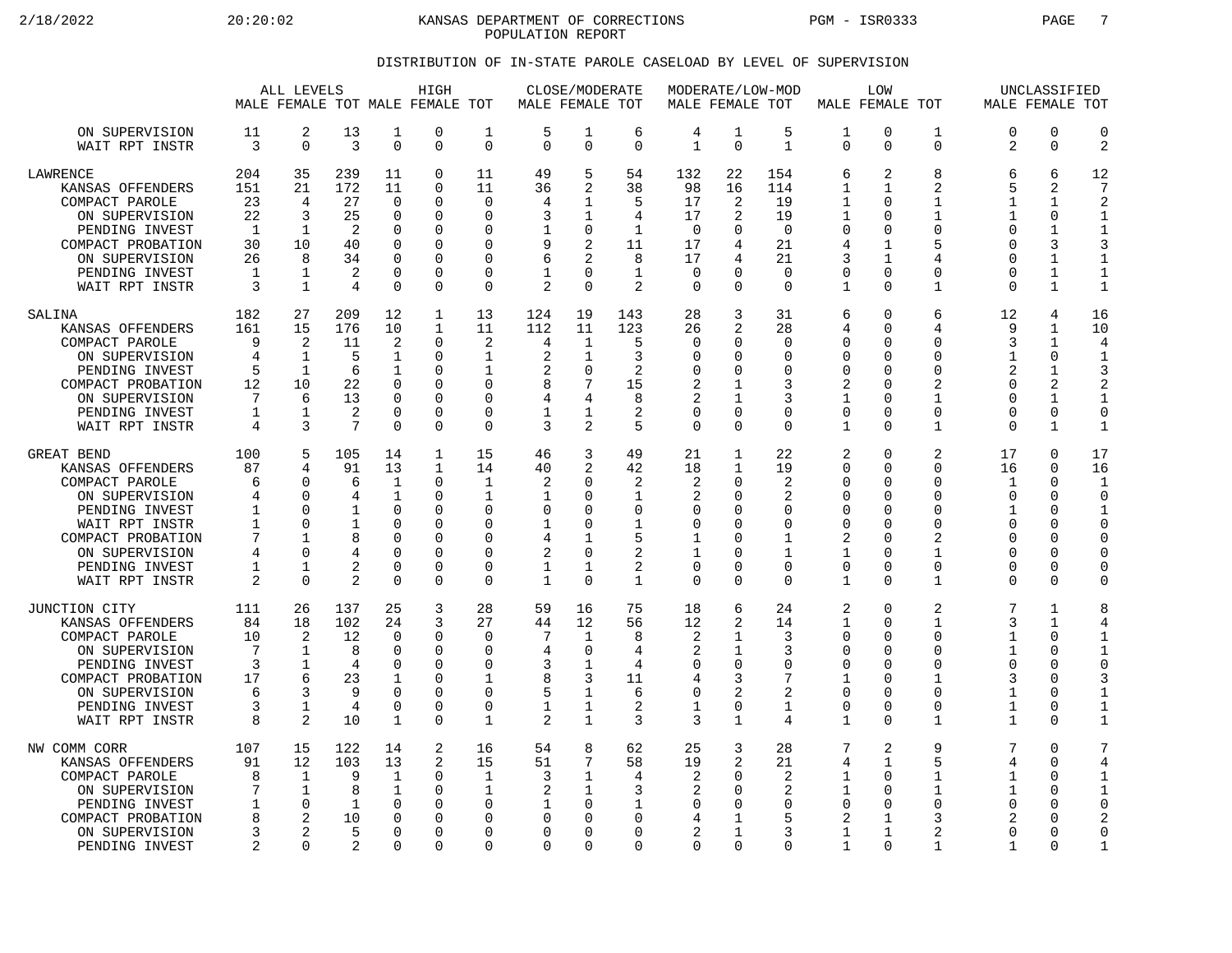2/18/2022 20:20:02 20:20:02 KANSAS DEPARTMENT OF CORRECTIONS PGM - ISR0333 PAGE 8 POPULATION REPORT

## DISTRIBUTION OF IN-STATE PAROLE CASELOAD BY LEVEL OF SUPERVISION

|                                                                                                                                                                                                |                                                                   | ALL LEVELS                                                                                              |                                                                       |                                                                         | HIGH<br>MALE FEMALE TOT MALE FEMALE TOT                                                    |                                                                                                   | MALE FEMALE TOT                                                     | CLOSE/MODERATE                                                                  |                                                              | MODERATE/LOW-MOD<br>MALE FEMALE TOT                                          |                                                                |                                                                                         | MALE FEMALE TOT                                                                                        | LOW                                                                       |                                                                                                 |                                                                                         | UNCLASSIFIED<br>MALE FEMALE TOT                                                                         |                                                                                                      |
|------------------------------------------------------------------------------------------------------------------------------------------------------------------------------------------------|-------------------------------------------------------------------|---------------------------------------------------------------------------------------------------------|-----------------------------------------------------------------------|-------------------------------------------------------------------------|--------------------------------------------------------------------------------------------|---------------------------------------------------------------------------------------------------|---------------------------------------------------------------------|---------------------------------------------------------------------------------|--------------------------------------------------------------|------------------------------------------------------------------------------|----------------------------------------------------------------|-----------------------------------------------------------------------------------------|--------------------------------------------------------------------------------------------------------|---------------------------------------------------------------------------|-------------------------------------------------------------------------------------------------|-----------------------------------------------------------------------------------------|---------------------------------------------------------------------------------------------------------|------------------------------------------------------------------------------------------------------|
| WAIT RPT INSTR                                                                                                                                                                                 | 3                                                                 | $\mathbf 0$                                                                                             | 3                                                                     | 0                                                                       | $\Omega$                                                                                   | $\mathbf 0$                                                                                       | $\Omega$                                                            | $\Omega$                                                                        | $\mathbf 0$                                                  | $\overline{2}$                                                               | $\mathbf 0$                                                    | $\overline{a}$                                                                          | $\Omega$                                                                                               | 0                                                                         | $\Omega$                                                                                        | 1                                                                                       | $\Omega$                                                                                                | $\mathbf{1}$                                                                                         |
| UNASSIGNED - NORTH                                                                                                                                                                             | 19                                                                | $\mathbf 1$                                                                                             | 20                                                                    | 0                                                                       | $\mathbf 0$                                                                                | $\mathbf 0$                                                                                       | 1                                                                   | $\mathbf 0$                                                                     | $\mathbf{1}$                                                 | $\overline{0}$                                                               | $\mathbf 0$                                                    | 0                                                                                       | 0                                                                                                      | 0                                                                         | $\mathbf 0$                                                                                     | 18                                                                                      | $\mathbf{1}$                                                                                            | 19                                                                                                   |
| KANSAS OFFENDERS                                                                                                                                                                               | 19                                                                | $\mathbf{1}$                                                                                            | 20                                                                    | $\Omega$                                                                | $\Omega$                                                                                   | $\Omega$                                                                                          | $\mathbf{1}$                                                        | $\Omega$                                                                        | $\mathbf{1}$                                                 | $\Omega$                                                                     | $\Omega$                                                       | $\Omega$                                                                                | $\Omega$                                                                                               | $\Omega$                                                                  | $\Omega$                                                                                        | 18                                                                                      | $\mathbf{1}$                                                                                            | 19                                                                                                   |
| SOUTHERN REGION TOTAL<br>WICHITA TOTAL<br>SEX OFFENDER UNIT<br>KANSAS OFFENDERS<br>COMPACT PAROLE<br>ON SUPERVISION<br>PENDING INVEST<br>COMPACT PROBATION<br>ON SUPERVISION<br>WAIT RPT INSTR | 2156<br>1581<br>91<br>75<br>7<br>4<br>3<br>9<br>8<br>$\mathbf{1}$ | 305<br>204<br>32<br>29<br>$\mathbf 1$<br>-1<br>$\Omega$<br>$\overline{2}$<br>$\mathfrak{D}$<br>$\Omega$ | 2461<br>1785<br>123<br>104<br>8<br>5<br>3<br>11<br>10<br>$\mathbf{1}$ | 221<br>174<br>9<br>9<br>0<br>O<br>U<br>$\Omega$<br>$\Omega$<br>$\Omega$ | 34<br>24<br>8<br>8<br>$\Omega$<br>$\Omega$<br>$\Omega$<br>$\Omega$<br>$\Omega$<br>$\Omega$ | 255<br>198<br>17<br>17<br>$\mathbf 0$<br>$\Omega$<br>$\Omega$<br>$\Omega$<br>$\Omega$<br>$\Omega$ | 977<br>708<br>55<br>44<br>4<br>$\overline{2}$<br>2<br>7<br>$\Omega$ | 124<br>80<br>18<br>15<br>$\mathbf{1}$<br>1<br>$\mathbf 0$<br>2<br>2<br>$\Omega$ | 1101<br>788<br>73<br>59<br>5<br>3<br>2<br>9<br>9<br>$\Omega$ | 556<br>387<br>17<br>13<br>2<br>$\overline{2}$<br>0<br>2<br>1<br>$\mathbf{1}$ | 75<br>45<br>3<br>3<br>$\Omega$<br>O<br>U<br>O<br>U<br>$\Omega$ | 631<br>432<br>20<br>16<br>2<br>$\overline{2}$<br>0<br>2<br>$\mathbf{1}$<br>$\mathbf{1}$ | 266<br>229<br>$\mathbf{1}$<br>1<br>0<br>$\Omega$<br>$\mathbf 0$<br>$\mathbf 0$<br>$\Omega$<br>$\Omega$ | 45<br>39<br>1<br>1<br>0<br><sup>0</sup><br>U<br>0<br>$\Omega$<br>$\Omega$ | 311<br>268<br>2<br>2<br>$\mathbf 0$<br>$\Omega$<br>$\Omega$<br>$\Omega$<br>$\Omega$<br>$\Omega$ | 136<br>83<br>9<br>8<br>1<br>$\Omega$<br>$\mathbf 1$<br>$\Omega$<br>$\Omega$<br>$\Omega$ | 27<br>16<br>$\overline{2}$<br>2<br>$\Omega$<br>$\Omega$<br>$\Omega$<br>$\Omega$<br>$\Omega$<br>$\Omega$ | 163<br>99<br>11<br>10<br>$\mathbf 1$<br>$\Omega$<br>$\mathbf{1}$<br>$\Omega$<br>$\Omega$<br>$\Omega$ |
| <b>OTHER</b>                                                                                                                                                                                   | 1490                                                              | 172                                                                                                     | 1662                                                                  | 165                                                                     | 16                                                                                         | 181                                                                                               | 653                                                                 | 62                                                                              | 715                                                          | 370                                                                          | 42                                                             | 412                                                                                     | 228                                                                                                    | 38                                                                        | 266                                                                                             | 74                                                                                      | 14                                                                                                      | 88                                                                                                   |
| KANSAS OFFENDERS                                                                                                                                                                               | 1281                                                              | 106                                                                                                     | 1387                                                                  | 162                                                                     | 13                                                                                         | 175                                                                                               | 595                                                                 | 49                                                                              | 644                                                          | 340                                                                          | 30                                                             | 370                                                                                     | 126                                                                                                    | 7                                                                         | 133                                                                                             | 58                                                                                      | 7                                                                                                       | 65                                                                                                   |
| COMPACT PAROLE                                                                                                                                                                                 | 70                                                                | 15                                                                                                      | 85                                                                    | 2                                                                       | $\mathbf{1}$                                                                               | 3                                                                                                 | 26                                                                  | 3                                                                               | 29                                                           | 10                                                                           | 4                                                              | 14                                                                                      | 27                                                                                                     | 4                                                                         | 31                                                                                              | 5                                                                                       | 3                                                                                                       | 8                                                                                                    |
| ON SUPERVISION                                                                                                                                                                                 | 64                                                                | 10                                                                                                      | 74                                                                    | $\overline{2}$                                                          | 1                                                                                          | 3                                                                                                 | 25                                                                  | 1                                                                               | 26                                                           | 10                                                                           | 4                                                              | 14                                                                                      | 26                                                                                                     | 4                                                                         | 30                                                                                              | $\mathbf{1}$                                                                            | $\Omega$                                                                                                | $\mathbf{1}$                                                                                         |
| PENDING INVEST                                                                                                                                                                                 | 5                                                                 | 4                                                                                                       | 9                                                                     | U                                                                       | $\Omega$                                                                                   | $\Omega$                                                                                          | 1                                                                   | $\mathbf{1}$                                                                    | 2                                                            | $\mathbf 0$                                                                  | 0                                                              | 0                                                                                       | $\mathbf 0$                                                                                            | 0                                                                         | $\mathbf 0$                                                                                     | 4                                                                                       | 3                                                                                                       | 7                                                                                                    |
| WAIT RPT INSTR                                                                                                                                                                                 | $\mathbf{1}$                                                      | $\mathbf{1}$                                                                                            | 2                                                                     | O                                                                       | $\Omega$                                                                                   | $\Omega$                                                                                          | $\Omega$                                                            | $\mathbf{1}$                                                                    | $\mathbf{1}$                                                 | $\Omega$                                                                     | O                                                              | $\Omega$                                                                                | $\mathbf{1}$                                                                                           | $\Omega$                                                                  | $\mathbf{1}$                                                                                    | $\Omega$                                                                                | $\Omega$                                                                                                | $\mathbf 0$                                                                                          |
| COMPACT PROBATION                                                                                                                                                                              | 139                                                               | 51                                                                                                      | 190                                                                   | 1                                                                       | 2                                                                                          | 3                                                                                                 | 32                                                                  | 10                                                                              | 42                                                           | 20                                                                           | 8                                                              | 28                                                                                      | 75                                                                                                     | 27                                                                        | 102                                                                                             | 11                                                                                      | 4                                                                                                       | 15                                                                                                   |
| ON SUPERVISION                                                                                                                                                                                 | 120                                                               | 36                                                                                                      | 156                                                                   | $\mathbf{1}$                                                            | $\mathfrak{D}$                                                                             | 3                                                                                                 | 31                                                                  | 7                                                                               | 38                                                           | 18                                                                           | 4                                                              | 22                                                                                      | 66                                                                                                     | 22                                                                        | 88                                                                                              | 4                                                                                       | $\mathbf{1}$                                                                                            | 5                                                                                                    |
| PENDING INVEST                                                                                                                                                                                 | 7                                                                 | 5                                                                                                       | 12                                                                    | 0                                                                       | $\Omega$                                                                                   | $\Omega$                                                                                          | $\Omega$                                                            | $\overline{2}$                                                                  | 2                                                            | $\Omega$                                                                     | 1                                                              | 1                                                                                       | 1                                                                                                      | 1                                                                         | 2                                                                                               | 6                                                                                       | $\mathbf{1}$                                                                                            | $\overline{7}$                                                                                       |
| WAIT RPT INSTR                                                                                                                                                                                 | 12                                                                | 10                                                                                                      | 22                                                                    | 0                                                                       | $\Omega$                                                                                   | 0                                                                                                 | $\mathbf 1$                                                         | $\mathbf{1}$                                                                    | 2                                                            | 2                                                                            | 3                                                              | 5                                                                                       | 8                                                                                                      | 4                                                                         | 12                                                                                              | $\mathbf{1}$                                                                            | 2                                                                                                       | 3                                                                                                    |
| HUTCHINSON TOTAL                                                                                                                                                                               | 106                                                               | 13                                                                                                      | 119                                                                   | 9                                                                       | $\mathbf 1$                                                                                | 10                                                                                                | 68                                                                  | 9                                                                               | 77                                                           | 14                                                                           | 2                                                              | 16                                                                                      | 7                                                                                                      | 0                                                                         | 7                                                                                               | 8                                                                                       | 1                                                                                                       | 9                                                                                                    |
| <b>OTHER</b>                                                                                                                                                                                   | 106                                                               | 13                                                                                                      | 119                                                                   | 9                                                                       | $\mathbf{1}$                                                                               | 10                                                                                                | 68                                                                  | 9                                                                               | 77                                                           | 14                                                                           | 2                                                              | 16                                                                                      | 7                                                                                                      | $\Omega$                                                                  | 7                                                                                               | 8                                                                                       | $\mathbf{1}$                                                                                            | 9                                                                                                    |
| KANSAS OFFENDERS                                                                                                                                                                               | 86                                                                | 12                                                                                                      | 98                                                                    | 9                                                                       | $\mathbf{1}$                                                                               | 10                                                                                                | 57                                                                  | 8                                                                               | 65                                                           | 11                                                                           | 2                                                              | 13                                                                                      | 5                                                                                                      | <sup>0</sup>                                                              | 5                                                                                               | 4                                                                                       | $\mathbf{1}$                                                                                            | 5                                                                                                    |
| COMPACT PAROLE                                                                                                                                                                                 | 6                                                                 | $\mathbf{1}$                                                                                            | 7                                                                     | $\Omega$                                                                | $\Omega$                                                                                   | $\Omega$                                                                                          | $\Omega$                                                            | $\mathbf{1}$                                                                    | $\mathbf{1}$                                                 | 3                                                                            | $\Omega$                                                       | 3                                                                                       | $\mathbf 0$                                                                                            | $\Omega$                                                                  | $\mathbf 0$                                                                                     | 3                                                                                       | $\Omega$                                                                                                | 3                                                                                                    |
| ON SUPERVISION                                                                                                                                                                                 | 4                                                                 | $\Omega$                                                                                                | 4                                                                     | O                                                                       | $\Omega$                                                                                   | $\Omega$                                                                                          | $\Omega$                                                            | $\Omega$                                                                        | $\Omega$                                                     | 3                                                                            | $\Omega$                                                       | 3                                                                                       | $\Omega$                                                                                               | <sup>0</sup>                                                              | $\Omega$                                                                                        | $\mathbf{1}$                                                                            | $\Omega$                                                                                                | $\mathbf{1}$                                                                                         |
| PENDING INVEST                                                                                                                                                                                 | 2                                                                 | $\mathbf{1}$                                                                                            | 3                                                                     | 0                                                                       | $\Omega$                                                                                   | $\Omega$                                                                                          | $\mathbf 0$                                                         | $\mathbf{1}$                                                                    | $\mathbf{1}$                                                 | $\mathbf 0$                                                                  | $\Omega$                                                       | 0                                                                                       | $\mathbf 0$                                                                                            | 0                                                                         | $\Omega$                                                                                        | 2                                                                                       | $\Omega$                                                                                                | $\overline{2}$                                                                                       |
| COMPACT PROBATION                                                                                                                                                                              | 14                                                                | $\Omega$                                                                                                | 14                                                                    | O                                                                       | $\Omega$                                                                                   | $\Omega$                                                                                          | 11                                                                  | $\Omega$                                                                        | 11                                                           | $\Omega$                                                                     | $\Omega$                                                       | $\Omega$                                                                                | 2                                                                                                      | $\Omega$                                                                  | 2                                                                                               | $\mathbf{1}$                                                                            | $\Omega$                                                                                                | $\mathbf{1}$                                                                                         |
| ON SUPERVISION                                                                                                                                                                                 | 9                                                                 | $\cap$                                                                                                  | 9                                                                     | O                                                                       | $\Omega$                                                                                   | $\Omega$                                                                                          | $\overline{7}$                                                      | $\Omega$                                                                        | 7                                                            | $\Omega$                                                                     | O                                                              | $\Omega$                                                                                | $\mathbf{1}$                                                                                           | $\Omega$                                                                  | $\mathbf{1}$                                                                                    | $\mathbf{1}$                                                                            | $\Omega$                                                                                                | $\mathbf{1}$                                                                                         |
| PENDING INVEST                                                                                                                                                                                 | 1                                                                 | 0                                                                                                       | $\mathbf{1}$                                                          | 0                                                                       | 0                                                                                          | 0                                                                                                 | 1                                                                   | $\Omega$                                                                        | $\mathbf{1}$                                                 | $\mathbf 0$                                                                  | $\Omega$                                                       | $\Omega$                                                                                | $\mathbf 0$                                                                                            | 0                                                                         | $\mathbf 0$                                                                                     | 0                                                                                       | $\Omega$                                                                                                | $\Omega$                                                                                             |
| WAIT RPT INSTR                                                                                                                                                                                 | 4                                                                 | $\Omega$                                                                                                | 4                                                                     | 0                                                                       | $\Omega$                                                                                   | $\mathbf 0$                                                                                       | 3                                                                   | $\Omega$                                                                        | 3                                                            | $\overline{0}$                                                               | $\Omega$                                                       | $\Omega$                                                                                | $\mathbf{1}$                                                                                           | $\Omega$                                                                  | $\mathbf 1$                                                                                     | 0                                                                                       | $\Omega$                                                                                                | $\circ$                                                                                              |
| <b>GARDEN CITY</b>                                                                                                                                                                             | 157                                                               | 33                                                                                                      | 190                                                                   | 5                                                                       | 1                                                                                          | 6                                                                                                 | 40                                                                  | 10                                                                              | 50                                                           | 103                                                                          | 21                                                             | 124                                                                                     | 2                                                                                                      | 0                                                                         | 2                                                                                               | 7                                                                                       | $\mathbf{1}$                                                                                            | 8                                                                                                    |
| KANSAS OFFENDERS                                                                                                                                                                               | 71                                                                | 13                                                                                                      | 84                                                                    | 4                                                                       | $\mathbf{1}$                                                                               | 5                                                                                                 | 32                                                                  | 8                                                                               | 40                                                           | 32                                                                           | 4                                                              | 36                                                                                      | $\mathbf{1}$                                                                                           | $\Omega$                                                                  | $\mathbf{1}$                                                                                    | 2                                                                                       | $\Omega$                                                                                                | 2                                                                                                    |
| COMPACT PAROLE                                                                                                                                                                                 | 33                                                                | 6                                                                                                       | 39                                                                    | 1                                                                       | $\Omega$                                                                                   | 1                                                                                                 | 4                                                                   | 1                                                                               | 5                                                            | 26                                                                           | 5                                                              | 31                                                                                      | 1                                                                                                      | <sup>0</sup>                                                              | $\mathbf{1}$                                                                                    | $\mathbf{1}$                                                                            | $\Omega$                                                                                                | $\mathbf 1$                                                                                          |
| ON SUPERVISION                                                                                                                                                                                 | 30                                                                | 5                                                                                                       | 35                                                                    | $\mathbf 1$                                                             | $\Omega$                                                                                   | 1                                                                                                 | 2                                                                   | $\mathbf 0$                                                                     | 2                                                            | 26                                                                           | 5                                                              | 31                                                                                      | $\mathbf{1}$                                                                                           | $\Omega$                                                                  | $\mathbf{1}$                                                                                    | $\Omega$                                                                                | $\Omega$                                                                                                | $\Omega$                                                                                             |
| PENDING INVEST                                                                                                                                                                                 | 3                                                                 | $\mathbf{1}$                                                                                            | 4                                                                     | O                                                                       | $\Omega$                                                                                   | 0                                                                                                 | 2                                                                   | 1                                                                               | 3                                                            | $\Omega$                                                                     | $\Omega$                                                       | $\Omega$                                                                                | $\Omega$                                                                                               | <sup>0</sup>                                                              | $\Omega$                                                                                        | 1                                                                                       | $\Omega$                                                                                                | $\mathbf{1}$                                                                                         |
| COMPACT PROBATION                                                                                                                                                                              | 53                                                                | 14                                                                                                      | 67                                                                    | 0                                                                       | $\Omega$                                                                                   | 0                                                                                                 | 4                                                                   | $\mathbf{1}$                                                                    | 5                                                            | 45                                                                           | 12                                                             | 57                                                                                      | $\Omega$                                                                                               | $\Omega$                                                                  | $\mathbf 0$                                                                                     | 4                                                                                       | $\mathbf{1}$                                                                                            | 5                                                                                                    |
| ON SUPERVISION                                                                                                                                                                                 | 49                                                                | 13                                                                                                      | 62                                                                    | $\Omega$                                                                | $\Omega$                                                                                   | $\Omega$                                                                                          | 4                                                                   | $\mathbf{1}$                                                                    | 5                                                            | 45                                                                           | 12                                                             | 57                                                                                      | $\Omega$                                                                                               | $\Omega$                                                                  | $\Omega$                                                                                        | O                                                                                       | $\Omega$                                                                                                | $\Omega$                                                                                             |
| PENDING INVEST                                                                                                                                                                                 | 2                                                                 | 0                                                                                                       | 2                                                                     | 0                                                                       | $\Omega$                                                                                   | 0                                                                                                 | $\Omega$                                                            | $\mathbf 0$                                                                     | $\mathbf 0$                                                  | 0                                                                            | $\mathbf 0$                                                    | 0                                                                                       | $\mathbf 0$                                                                                            | 0                                                                         | 0                                                                                               | 2                                                                                       | 0                                                                                                       | $\overline{2}$                                                                                       |
| WAIT RPT INSTR                                                                                                                                                                                 | 2                                                                 | $\mathbf{1}$                                                                                            | 3                                                                     | 0                                                                       | $\Omega$                                                                                   | $\Omega$                                                                                          | $\Omega$                                                            | $\Omega$                                                                        | $\Omega$                                                     | $\mathbf 0$                                                                  | $\Omega$                                                       | $\Omega$                                                                                | $\Omega$                                                                                               | $\Omega$                                                                  | $\Omega$                                                                                        | 2                                                                                       | $\mathbf{1}$                                                                                            | 3                                                                                                    |
| DODGE CITY                                                                                                                                                                                     | 32                                                                | 3                                                                                                       | 35                                                                    | 6                                                                       | $\mathbf{1}$                                                                               | 7                                                                                                 | 16                                                                  | 1                                                                               | 17                                                           | 6                                                                            | $\Omega$                                                       | 6                                                                                       | 4                                                                                                      | 1                                                                         | 5                                                                                               | 0                                                                                       | $\mathbf 0$                                                                                             | $\Omega$                                                                                             |
| KANSAS OFFENDERS                                                                                                                                                                               | 27                                                                | 3                                                                                                       | 30                                                                    | 6                                                                       | $\mathbf{1}$                                                                               | 7                                                                                                 | 13                                                                  | $\mathbf{1}$                                                                    | 14                                                           | 6                                                                            | $\Omega$                                                       | 6                                                                                       | 2                                                                                                      | 1                                                                         | 3                                                                                               | $\Omega$                                                                                | U                                                                                                       | $\Omega$                                                                                             |
| COMPACT PAROLE                                                                                                                                                                                 | $\mathbf{1}$                                                      | $\Omega$                                                                                                | $\mathbf{1}$                                                          | $\Omega$                                                                | $\Omega$                                                                                   | $\Omega$                                                                                          | $\mathbf{1}$                                                        | $\Omega$                                                                        | $\mathbf{1}$                                                 | 0                                                                            | $\Omega$                                                       | $\Omega$                                                                                | $\Omega$                                                                                               | $\Omega$                                                                  | $\Omega$                                                                                        | $\Omega$                                                                                | $\Omega$                                                                                                | $\Omega$                                                                                             |
| ON SUPERVISION                                                                                                                                                                                 | 1                                                                 | $\Omega$                                                                                                | $\mathbf 1$                                                           | U                                                                       | $\Omega$                                                                                   | $\Omega$                                                                                          | 1                                                                   | $\Omega$                                                                        | $\mathbf{1}$                                                 | $\Omega$                                                                     | $\Omega$                                                       | $\Omega$                                                                                | $\Omega$                                                                                               | $\Omega$                                                                  | $\Omega$                                                                                        | $\Omega$                                                                                | $\Omega$                                                                                                | $\Omega$                                                                                             |